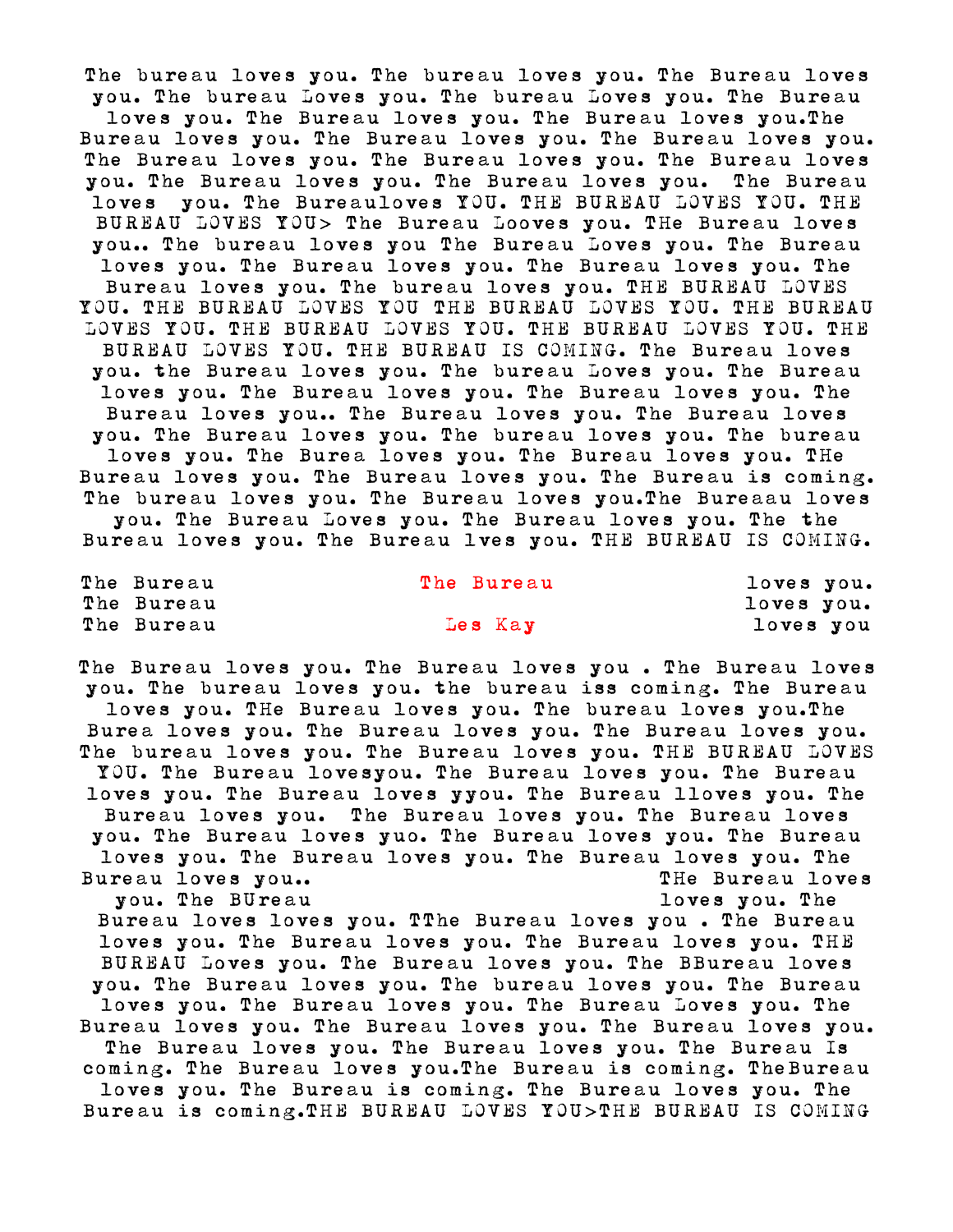The Bureau

Les Kay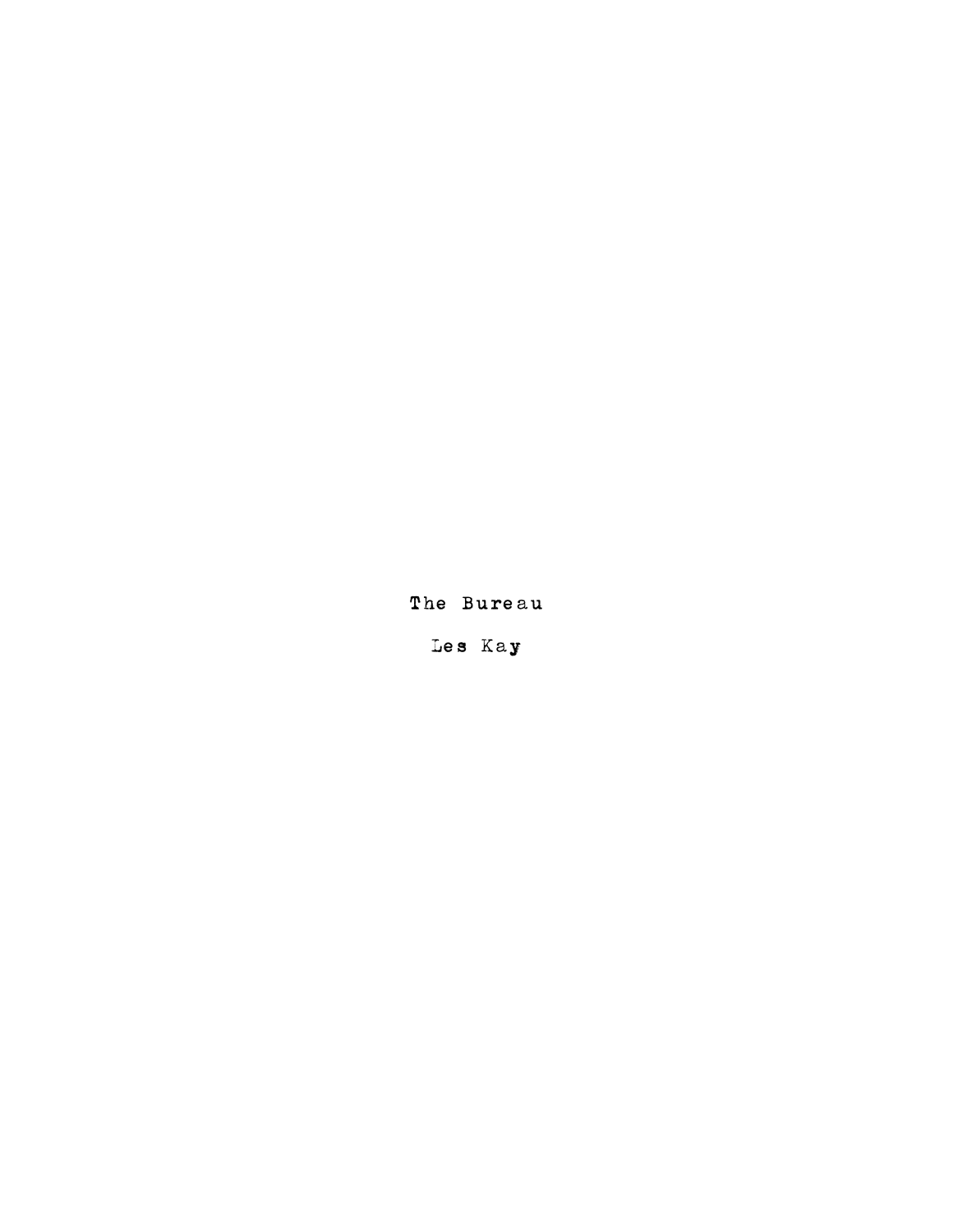## TABLE OF CONTENTS

| In the Basement of the Penal Colony, Version 2.3, Rimbaud |  |
|-----------------------------------------------------------|--|
| FRRIX RERIXEXIXIX The Final Confession of Smithson  26    |  |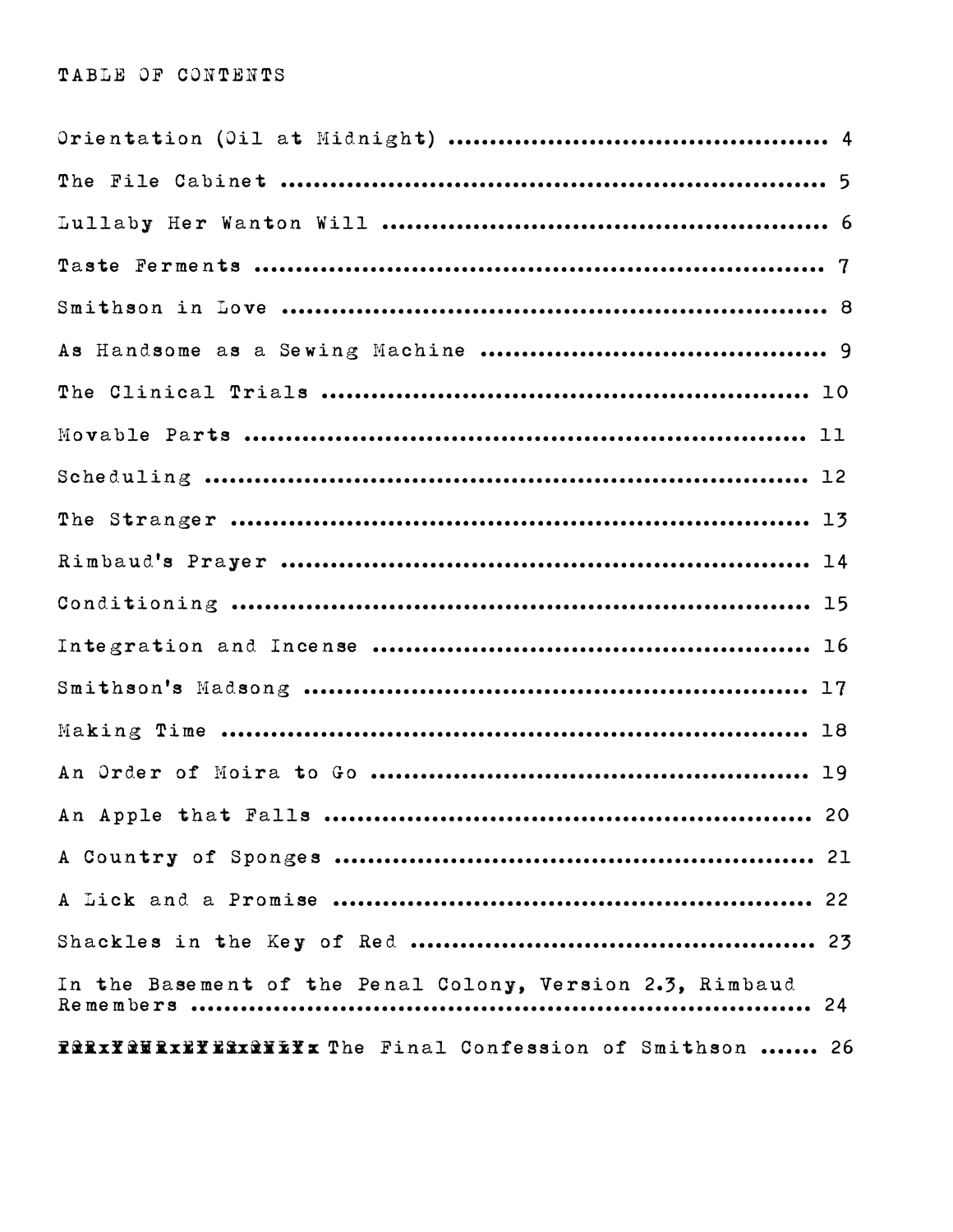| Fûkx¥ûWkxE¥ExxûWk¥x The Finatx&anfæssianxafx&nithsan  27 |  |
|----------------------------------------------------------|--|
|                                                          |  |
|                                                          |  |
|                                                          |  |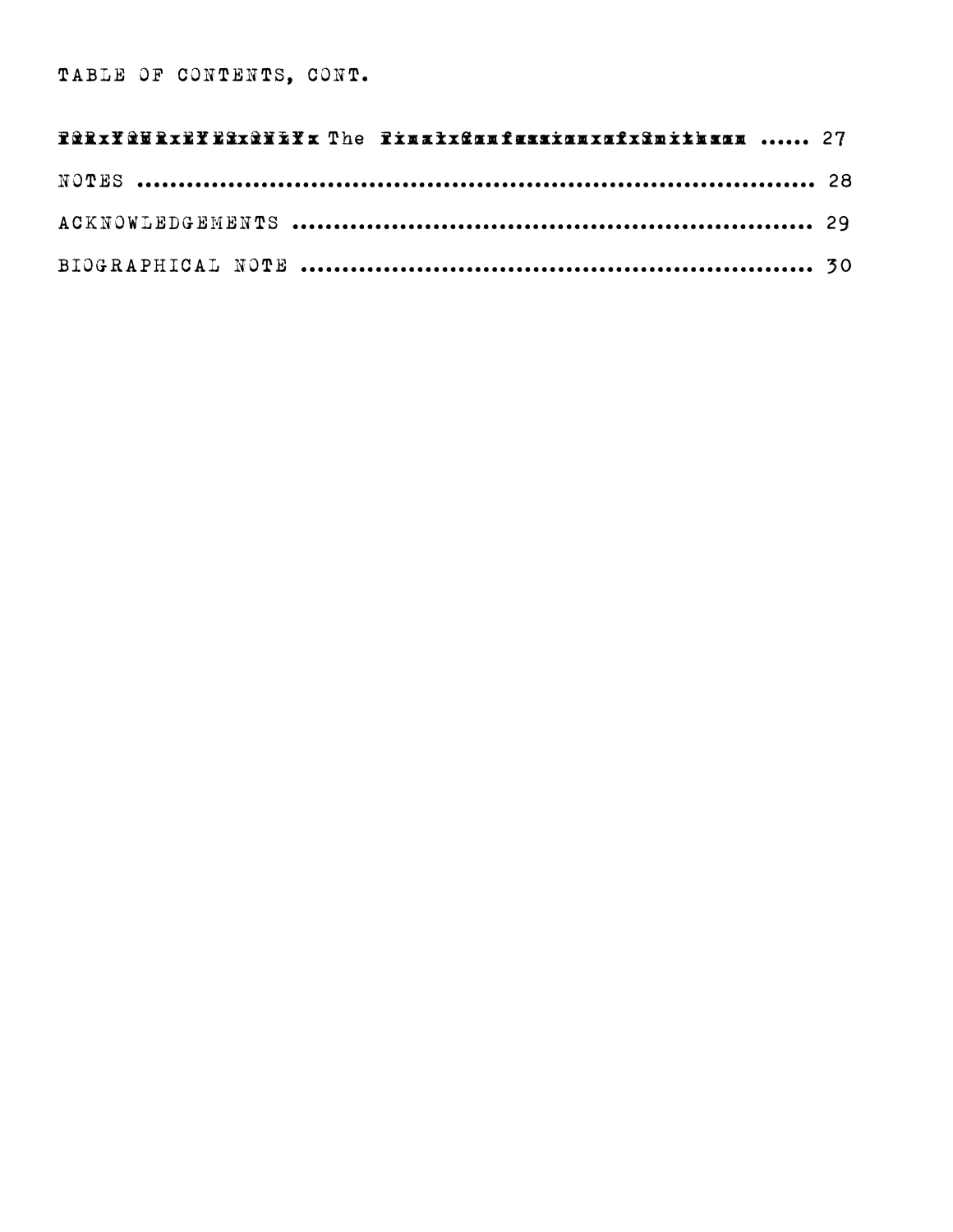ORIENTATION (OIL AT MIDNIGHT)

They have carved Plans from calla lilies, Carnations. We have

Learned to adore Strictures, the "I" In "failure," Smithson.

Do we exist?

It has been written, Recorded; so it is.

We anticipate spells— Growing longer—of silence.

We may be stricken From the record.

Welcome to the Bureau.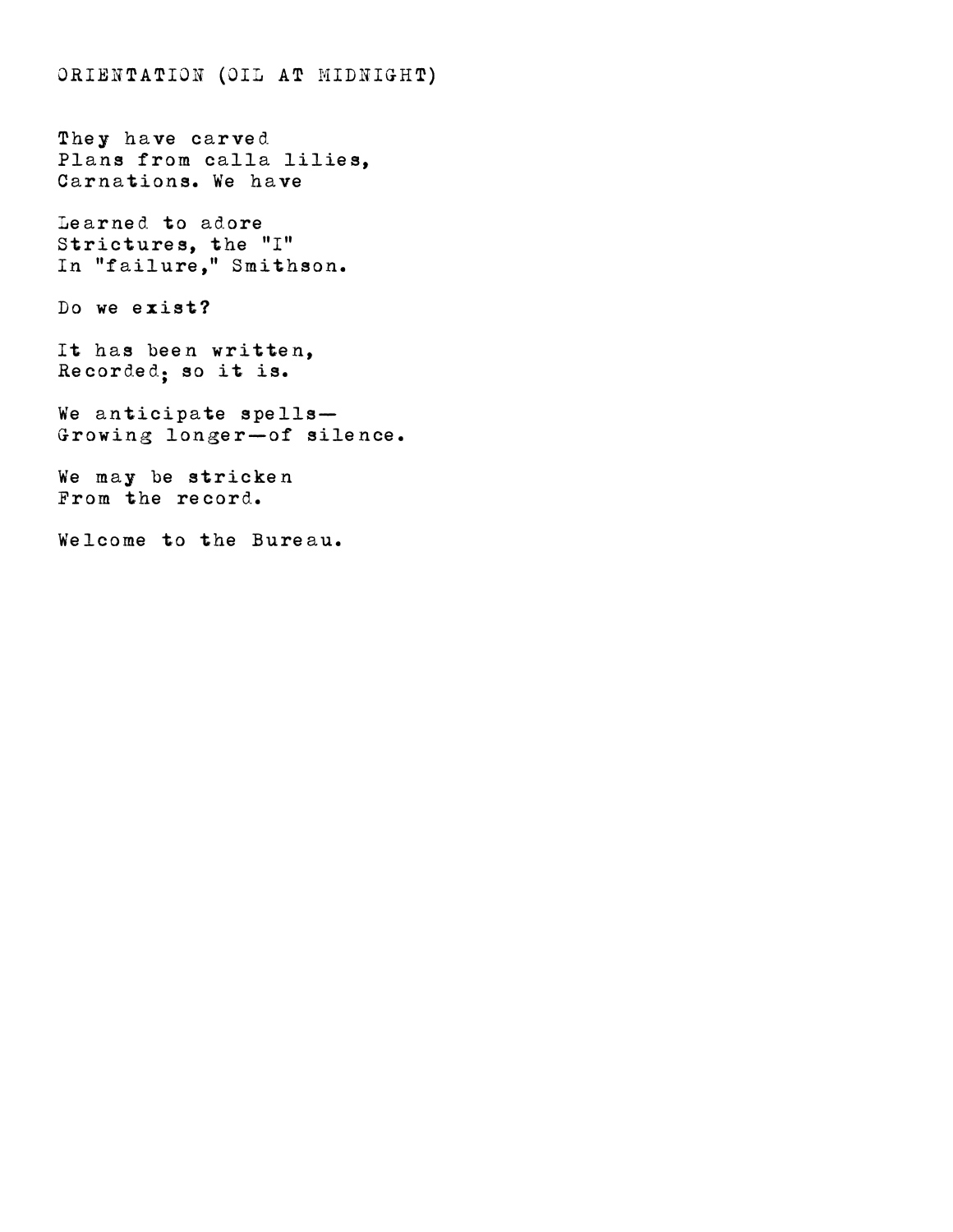THE FILE CABINET

The intern stroked a bluebird, rolled it, then lit the beak afire. After arrest, her cell collapsed around her like porcelain hands wrapped in weeping prayer.

I've begun since then to consume quarterly reports with a tank of nitrous at my side. Afterwards, I see her cell in dream, painted gold and vermillion. Hues seep through the forebrains of guardsmen.

When I volunteered to try Bliss, a synapse misfired. I'm sure. Gulls severed the throats of gnomes. Mottos crawled from the scrolling screen beneath the live feed. They have not left since. I clutch their bold, white Helvetica like the teddy my brother beheaded when I turned ten.

The Bureau keeps us safe.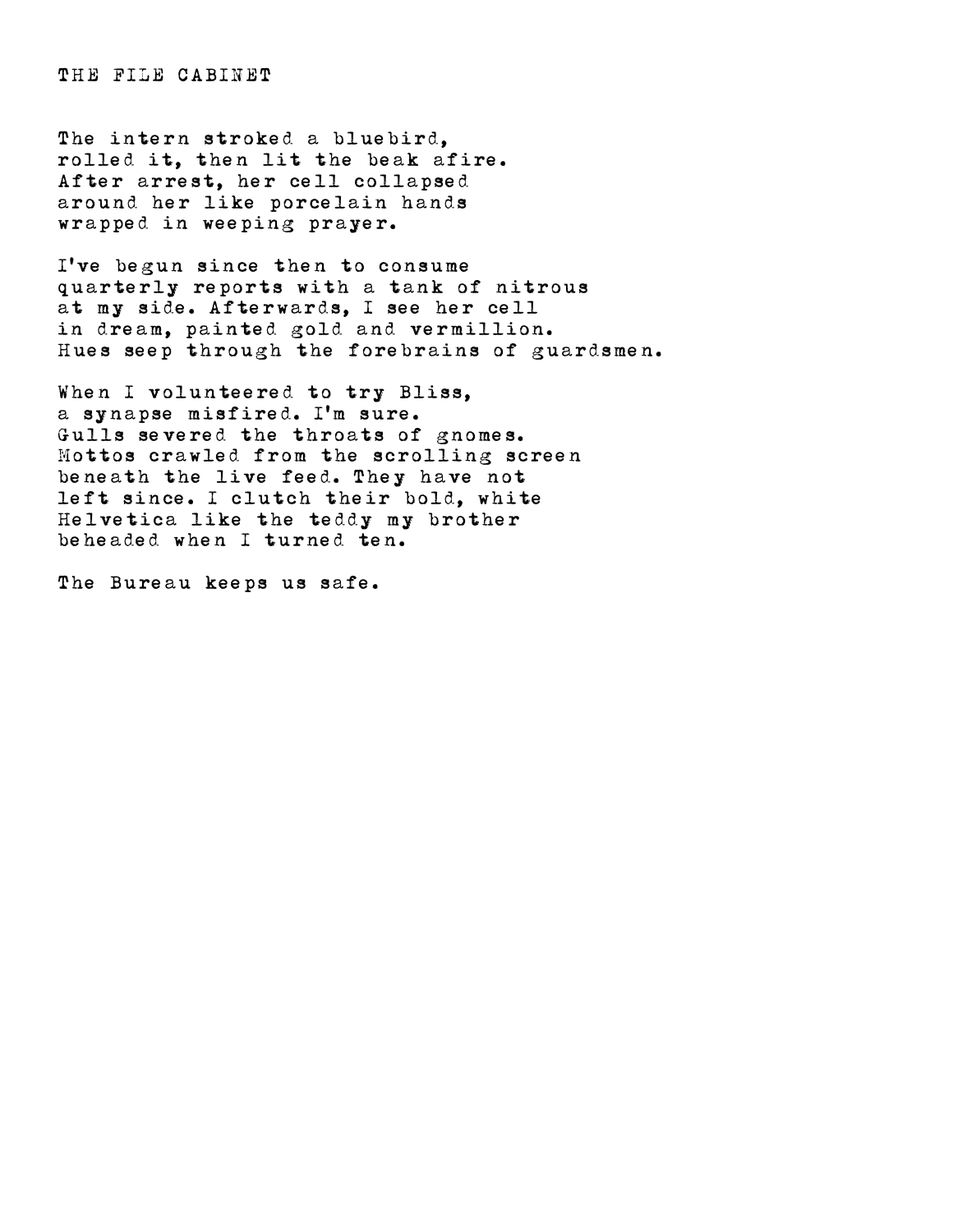LULLABY HER WANTON WILL

Dogs bark back to her in tongues. Crystals of Bliss burn through her septum, blood Rorschachs her teal blanket. According to the Bureau's report on greymarket fungus, corn keeps losing kernels.

> I stripped for seven months in South Dakota where the dust storms keep the lighting low and the rent warm.

The Bureau claims this is normal, not prohibitive. Our city slicks. Sheens of baby oil lighten blacktop streets. We taste infinity, rush to the restroom, hope we don't make a mess. Permeable, we remember.

> We met at a freak show in Pierre. I left my accent in a change purse, the funhouse did a barrel roll.

She can't eat mushrooms anymore unless they're sautéed with canola oil. The Bureau claims this is normal, not prohibitive. I can't eat anymore.

> Our chemise tastes of tarmac; crystals cut teeth. I sing to myself, you hear notes form in your throat.

Some crops won't make it this year; pigs snort out truffles. The Bureau's dog, a collie, is learning Spanish in spurts. They haven't found a sponsor, though the check is in the mail.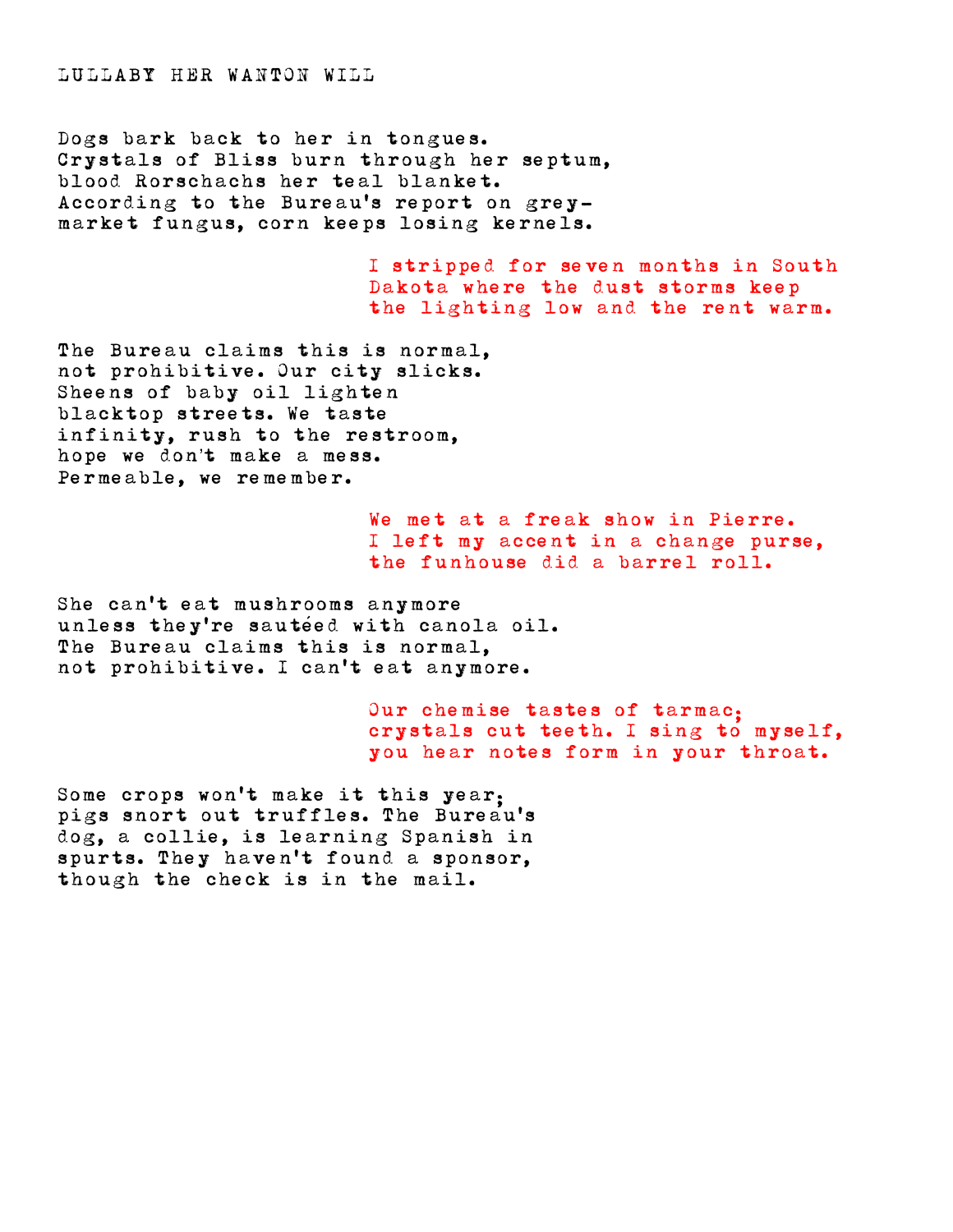TASTE FERMENTS

The clouds liquid tumult distilling unforeseen dimensions: I am rendered useless as an old lover's letter. Pleading chords burn like lemon.

Over boutique sandwiches, detergent fouls my stomach. Still, still. Stunted growth, grumbling in the conference room where once we undid our Welsh friend with a long miasma of frank conversation, He's better off, et cetera. Heating-valve warmth no longer lingers beneath my watercress values.

The blue light stays constantly lit despite the dizziness of what life becomes. I am all lame dunces. Paltry offers flame nostrils like Clorox. Boston ivy pries apart the windows in Pierre. Solstice. Together, we almost hear the chlorophyll lament.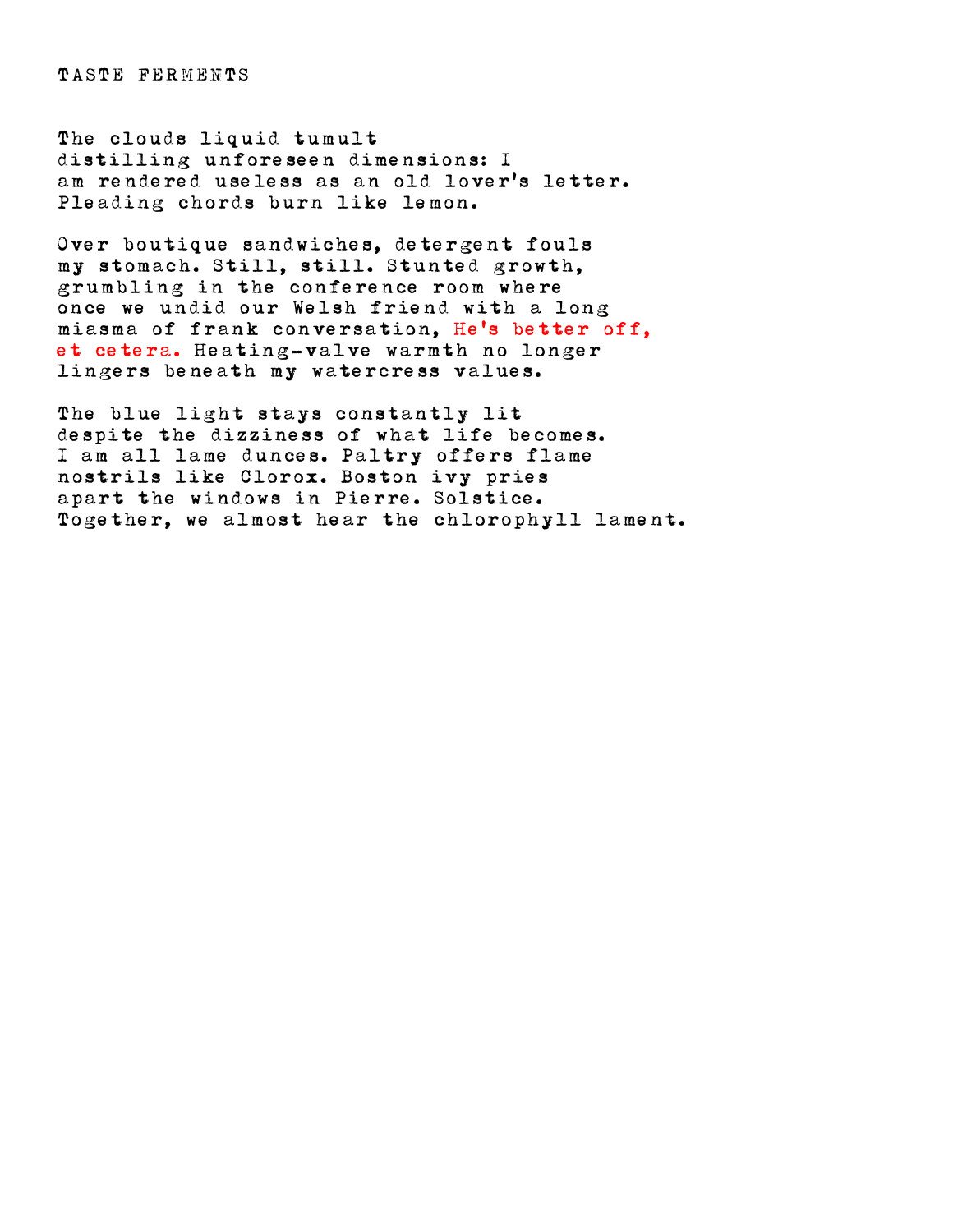SMITHSON IN LOVE

My iguana longs again for the rainforest. His consulting value has plummeted since the locust infestation.

Most days, he refuses even to gaze into the rise and fall of stocks, and our work this weekend faltered.

We had heard of semi-conductors in Silicon Valley grown so small they will revolutionize nothing, but my iguana misses the songs of the Amazon,

and I have failed in my attempts to replicate the nascent twang of his native tongue. On Wednesday, Smithson reported us to the Bureau. And now nothing stays the same.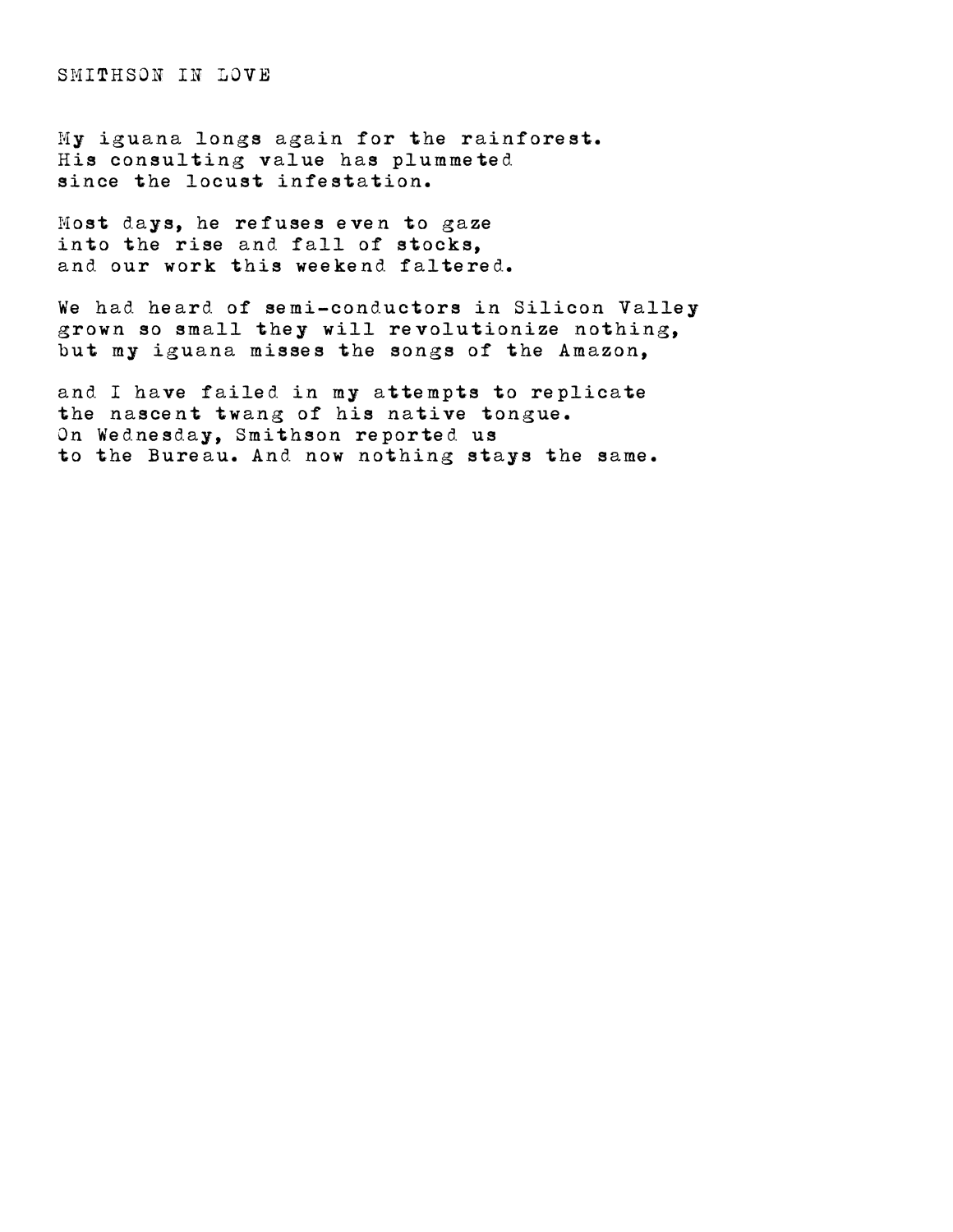## AS HANDSOME AS A SEWING MACHINE

"Satan" has been named as our new CFO. We are assured this is a typo. But I have seen his legs and am unconvinced. Rimbaud disagrees and espouses the good in all Simian beings. Of course, he stopped writing at 19, so his memos in the obligatory Navajo sound more like the pop songs teens play nowadays at deafening decibels.

Still, he's taken my desk in marketing. This weekend the Bureau issued an edict: Rimbaud awaits my arrival. I once had children to bid farewell to, but the Bureau has begun beta testing of memory implants, and I may have been chosen. Near the water cooler, I see her standing with her shadow of scarf, I long for a cigar. I pause to tell her my name but discover that it hasn't yet been written; we falter with hand signals until the coffee break whistle chirrups like a cell phone. I have not peed, and the shadow was teasingly coy. In the distance, I can see retirement like the corona of the sun revealed to me only in these moments when shadow covers all. At times, I suspect I have been in love, but now I love the Bureau, yes now I love the Bureau.

In the hallway between cubicles, no one asks why I am weeping. It is not uncommon here. I run into Stan, and say hello. I explain that I cannot introduce myself. He pats my shoulder like a fine CFO, leans into my ear and blows,

The name is Satin.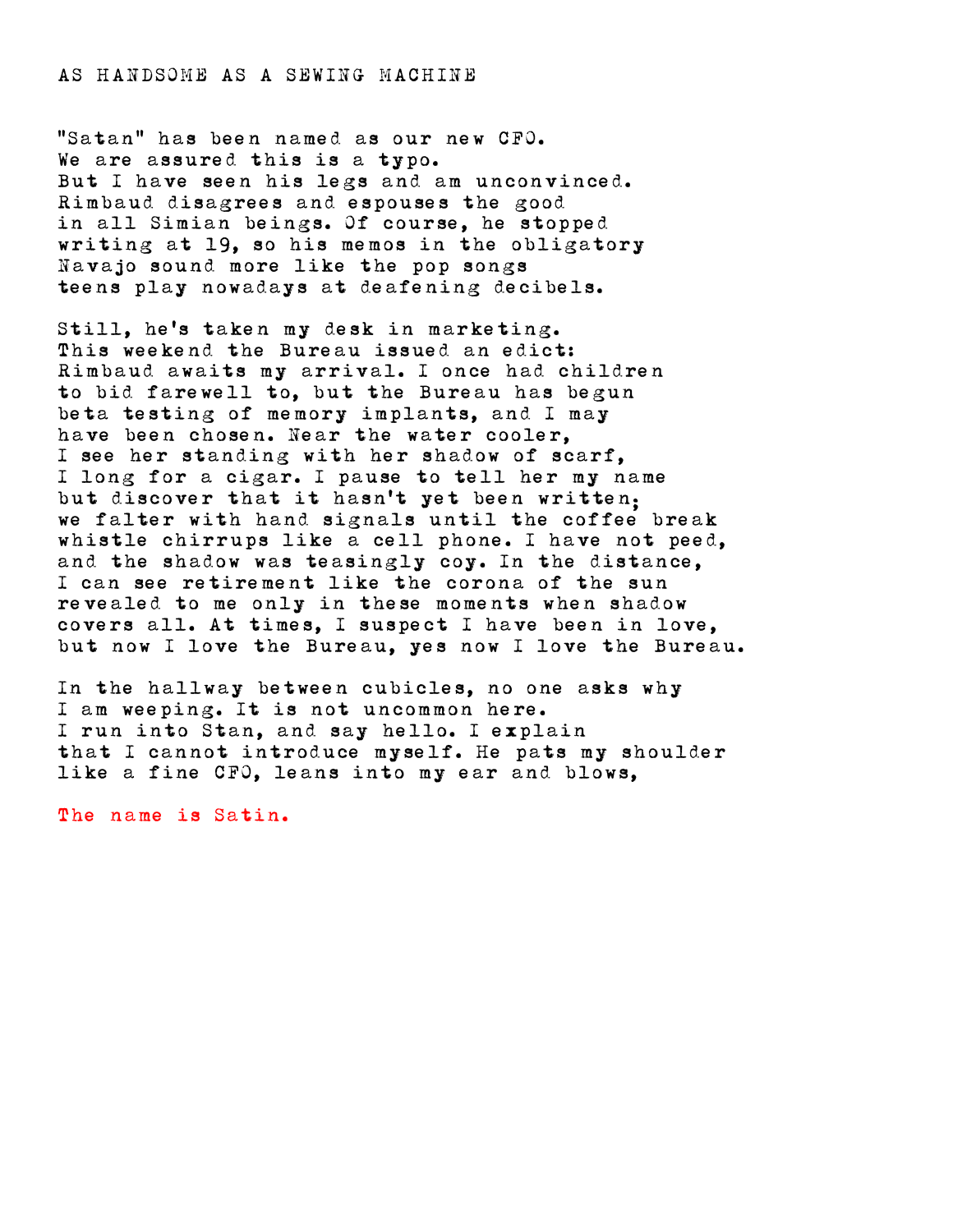THE CLINICAL TRIALS

Sioux Falls was a villa of ice sculptures: We whispered to each other in puffs of smoke, and the Spanish-speaking collie cowered beneath the thatched roof of a doghouse he had been building. Soon, the Bureau reported, he would invent fire.

Seventeen months after arrival, she began to thicken air. Tips bloomed in her garter like carnations. She kept company with strangers, always checking the lay of their palms before their palms were lain upon her. She was given the key to the city.

The city melted into salt as black vans gathered around the grocery stores. Their satellite dishes sprouted like broccoli. Soon the city was covered with vegetables. We all lost five pounds, though no one dreamed any longer.

Do you remember when she first arrived, the way her hair crisped autumn air? The Bureau should have filled the streets with confetti then, but now she angles for occlusion, for safety goggles, for earplugs. Our tithes slosh onto cedar floors.

At night, whiskey thins capillaries, we speak of children who are only sparkles, and we invent our own fire. The Sioux Fall documents cinder in the distance, and the scents of our licenses shatter the shuttered windows.

I trail my fingertips beneath the straps on her shoulders. When she stands before me, I see, at last, that we have swallowed what was left of hope: We have become the Bureau.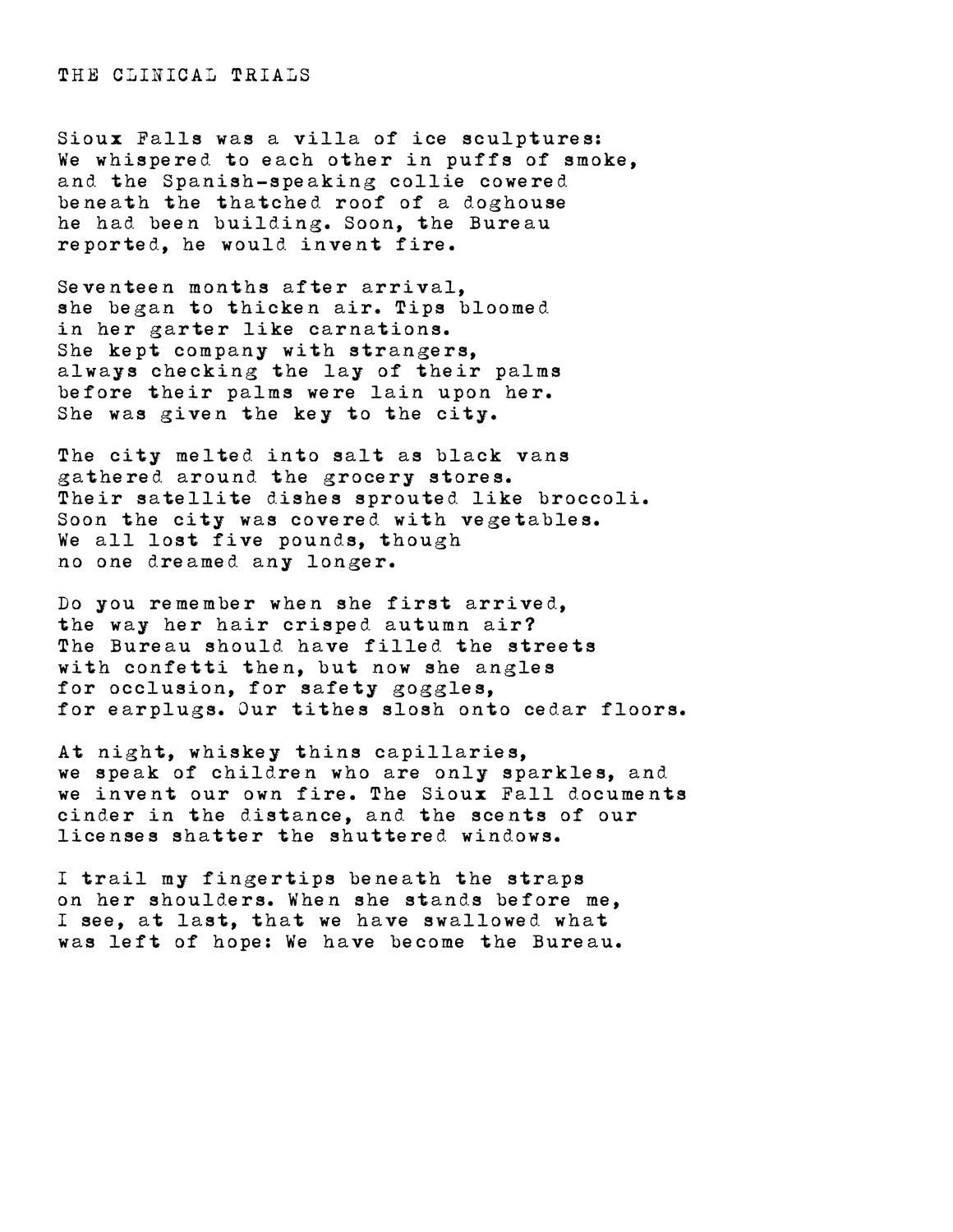MOVABLE PARTS

The croissants and jam at the board meeting were unfulfilling, but no one expected the new intern to complain. Her speech slithered across PowerPoints like a boneless tortoise, and the board resolved, by vote of four to in absentia, to test the market for surgical figurines that could be transformed easily into fallen soldiers, thus penetrating into several markets with removable plastic spleens.

Her rayon scarf is edged with shadow. The Bureau hired her to thwart fraud accusations by adding extra zeros to closed accounts from another agency. Critics were silenced, sometimes with last cigarettes. The Bureau is like a father to me, we sing. I know it is pained more than I could be in moments like this.

Smithson, a great man, was born in Nacogdoches. His best friend was the diamondback that scarred his buttocks the day he turned four. It was his choice to replace my larynx with a referee's whistle. I consort, with each breath, in song with cardinals, nightjars.

I have not seen the intern lately, have you? Her replacement, an English terrier, already picked up the filing system. There is no cause for alarm? There is no cause...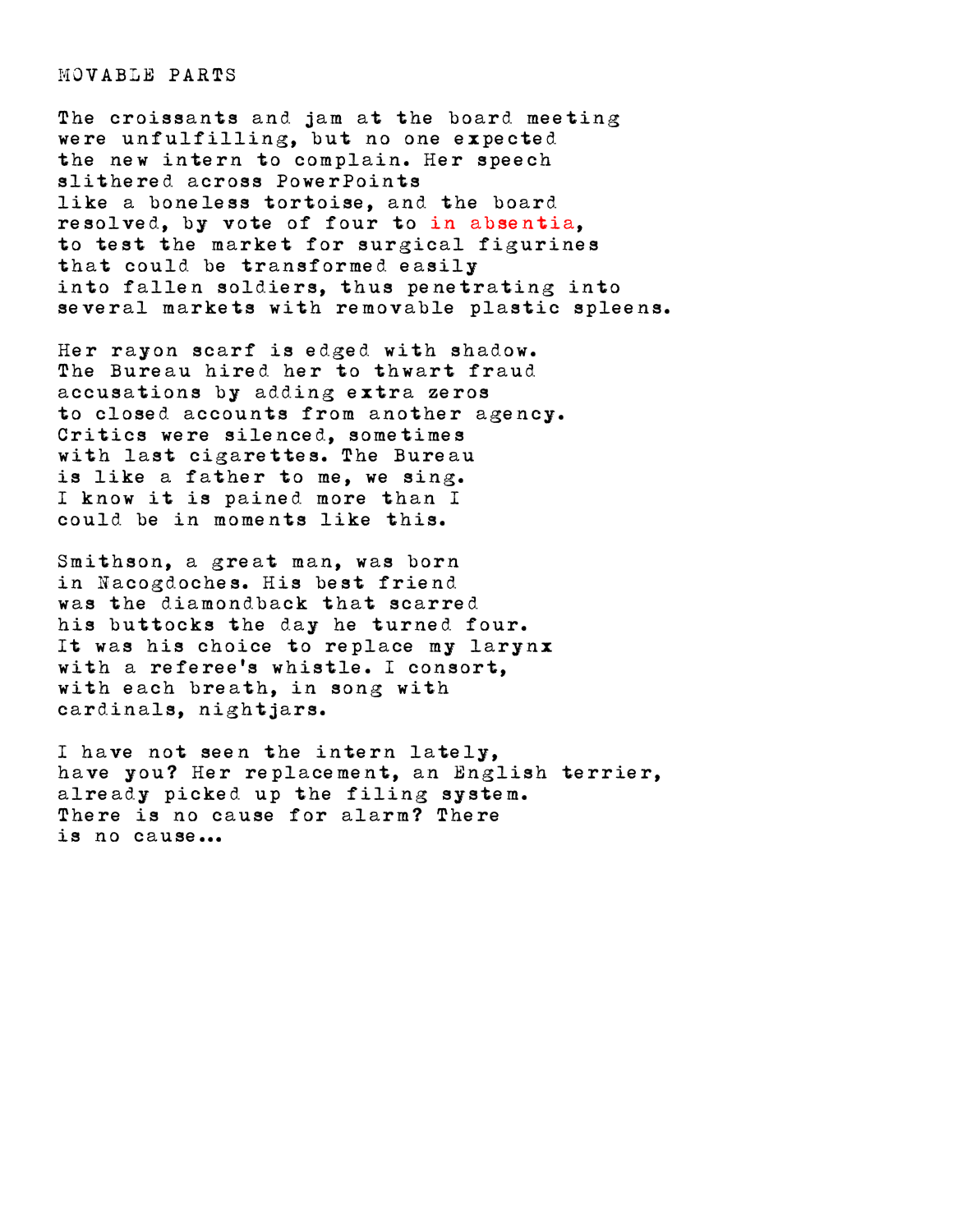**SCHEDULING** 

Love, it seems, was out of scope the timeline did not allow for fraternizing, yet there it was, in the way she stirred creamer into her coffee, in the way he spread cream cheese across his bagel.

 Our superiors in the Bureau were nonplussed or rather unaware of those moments when a bare wrist brushed against a gold watch as she left the Vladivostok file on his desk.

I would like to tell you they lived happily ever after, but the deadlines, as ever, were looming like the gaping maw of an alligator.

 And now, when she sees him in the hallway they nod, and he thinks back to summertime when the scent of lilac meant his jersey was clean, and with the rains, there would be mud to tumble into—thick, viscous mud.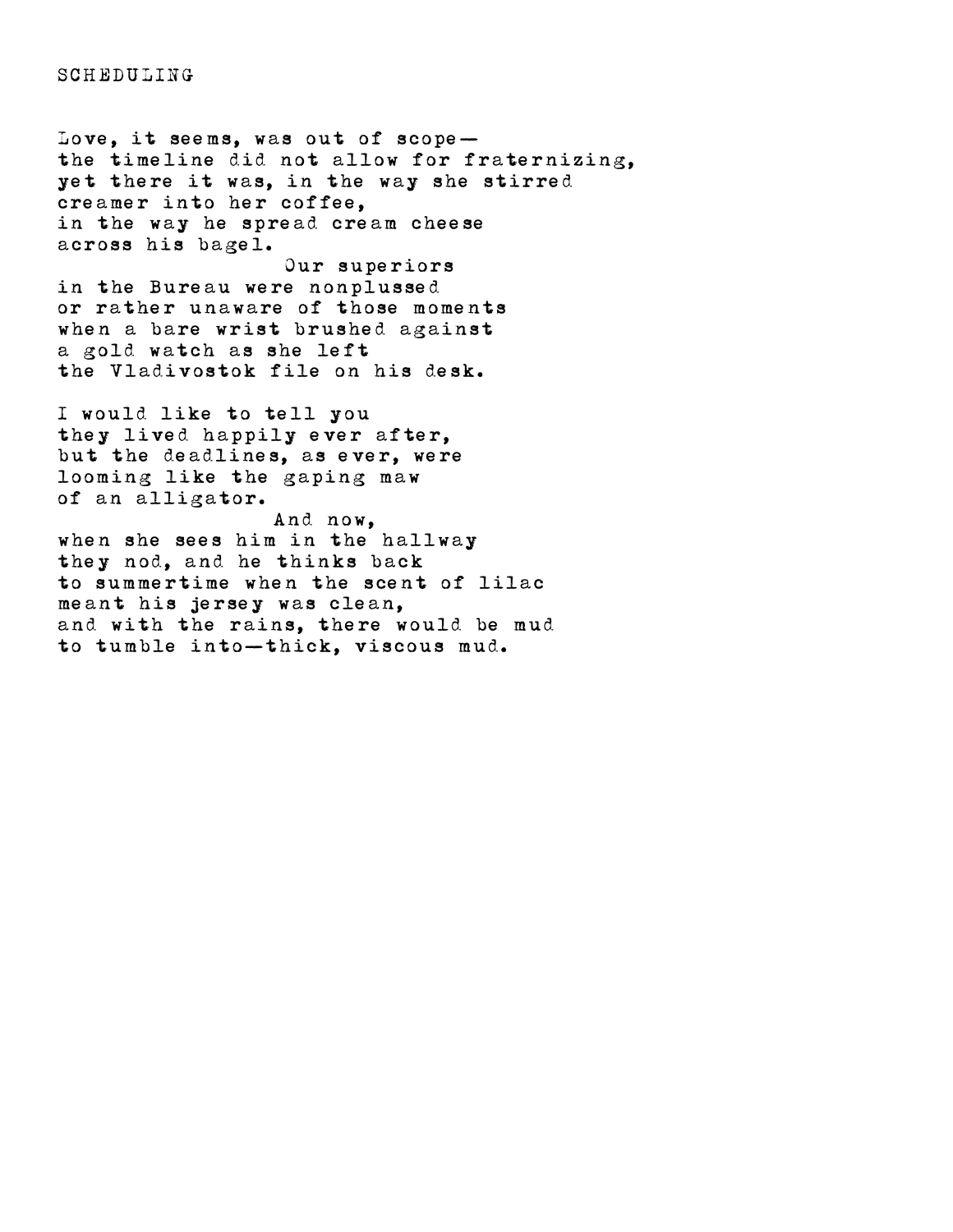THE STRANGER

On the edge of the shantytown, the toy factory pushes through soil, cracking the sky with its façade. The Day of the Dead approaches, and we have been conscripted to paint the tiny spleens of the GIs that will be built here.

We have been assured things will be better with work, but you've never trusted me further than the edge of the jungle. The howler monkeys keep us awake all night, and we've taken, like the English in Bombay, to fending off malaria with alcoholism. The Bureau assures us this is all part of the process; it is the natural way of things, but sometimes when I look out the window of my suite, I can see the shoeless boys chattering on the diamond, rounding bases as though the afternoon would never end, and I think of leaving my wingtips in the room, joining them, hitting the ball for miles into the sun.

But there are impact studies to be filed with the authorities, bank notes to be left in unassuming envelopes.

The houseboy speaks to me in a kind of pidgin, polishing his English. He speaks of studying in the U.S., of becoming a doctor, and you suggest he practice by painting the spleens of our fallen plastic figurines. One day, I do not doubt, he will lose his hand in the assembly line. The cost will not be prohibitive, and if it becomes such, a Junta is easy enough to arrange: All one needs is enough unassuming envelopes.

In February, the Bureau will send Smithson, Rimbaud, and the collie from Sioux Falls to check our progress. It is a process after all, and soon we will be rich, clutching mortgage payments in unassuming envelopes as we stumble to the corner.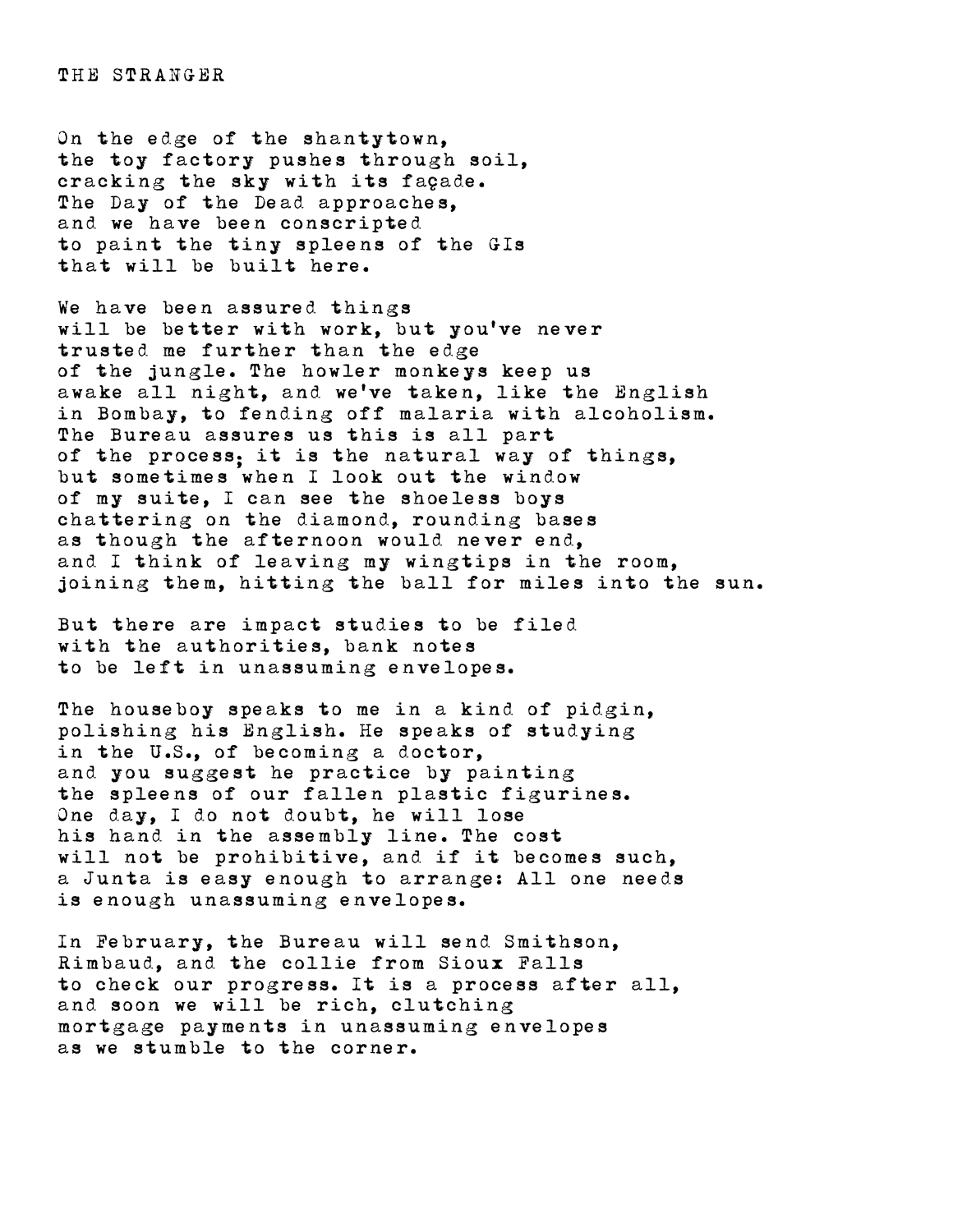RIMBAUD'S PRAYER

We cannot hear the whisper of red-breasted robins Through the smoke. We cannot taste the venom In our absinthe: It has been encoded. Once, I believe, I had a wife, incarnations of myself In pink booties. The Bureau keeps us busy though.

This month, I traverse the continents On a marketing spree for a musician Banned from writing her songs: Saturation of Tokyo is expected Within the hour. The itinerary, however, Includes a handful of irregularities: A layover in Purgatory, a performance At an Australian station in Antarctica, And a night with the janitors Of a Vladivostok gulag. I assume this is a mistake, even though Newton mentioned unconventional markets Just beyond the horizon in our last meeting.

I write letters home, unsure who reads them:

A robin outside my window Speaks its avian tongue. We are weary as beggars. Our hands, too soft for toil. Somehow, we hold our heads up For camera flashcubes, But the beauty here, without you, Is a hollow-point bullet.

Like us, the robins cross the globe, Following trade winds.

At night, I curl beneath the hotel comforter, Trying to remember your name And whether there is a name to be remembered.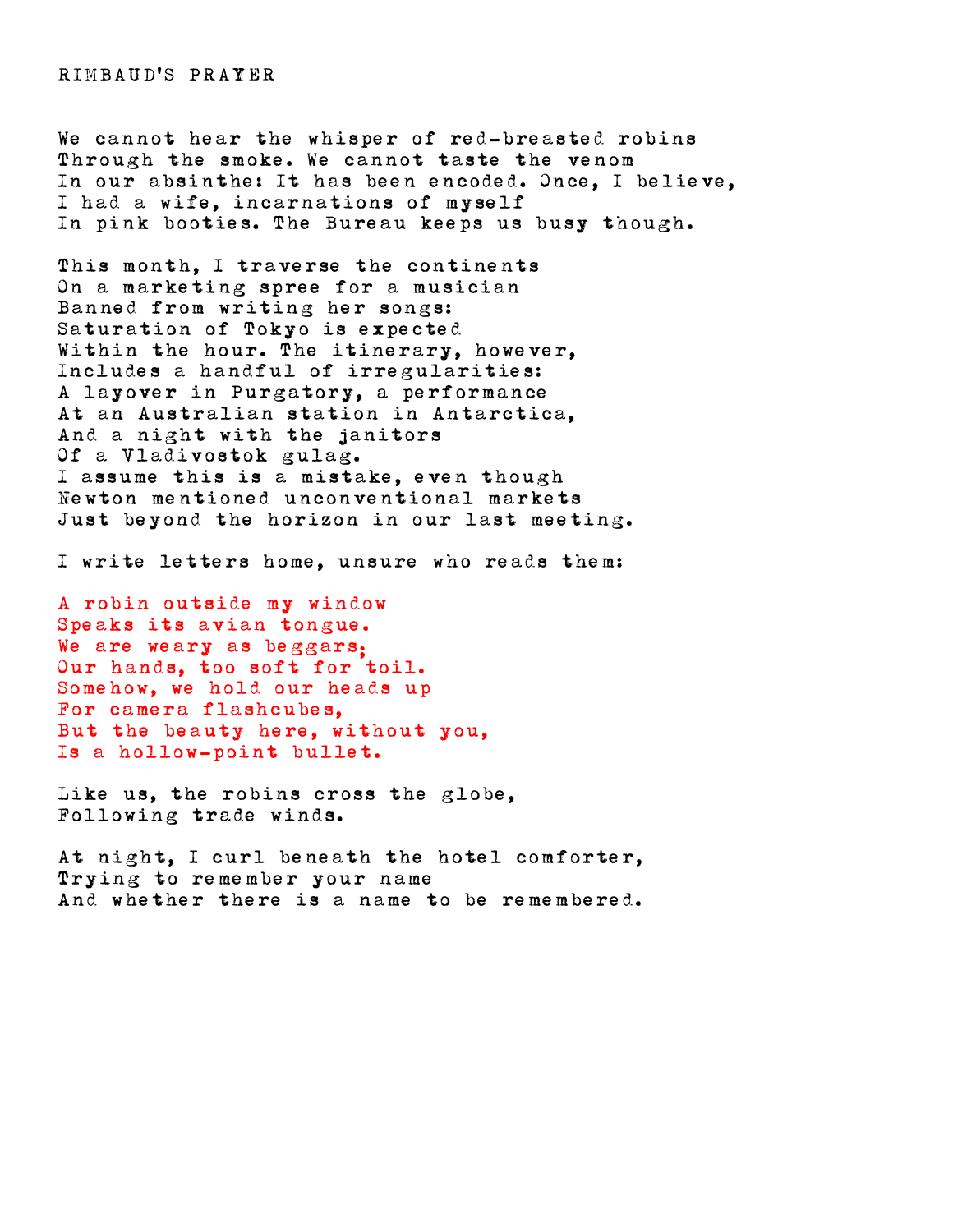CONDITIONING

She spoke of a dream in the fluorescent clean room even though titration had been her only sleep for days:

Tomorrow is the Day of the Dead, and the Bureau has furnished suppliers with enough Ennui to establish demand.

An analyst noted the peculiar synergetic effect of Bliss consumption in conjunction with Ennui. His results though astonishing—quenched the Bureau's

suspicions that he is talentless, relying on an iguana that Smithson confiscated. Have you heard from Smithson lately?

I remember a newsletter article that claimed he took ill with flu while negotiating with a corporal in Vladivostok. He will surface soon, no doubt. Or else he won't.

We have been working for months in Quito to find an antidote for Ennui. I miss my television more than anything:

the way the hum of static after the last jingle stretches to the stars, tethering me to satellites. Soon we will raze the facility, filling our briefcases with the doodles that matter

to us more than anything. The phone lines, already, have lost their tap. My calls home to check on my cat no longer click

like a metronome. We are readying ourselves for departure. Although last night, the collie called and reminded us that, in reality, we never left. The memory implants are being

arranged as we speak. The Bureau is home, and though the Bureau is everywhere, we will arrive before the dead have left the streets.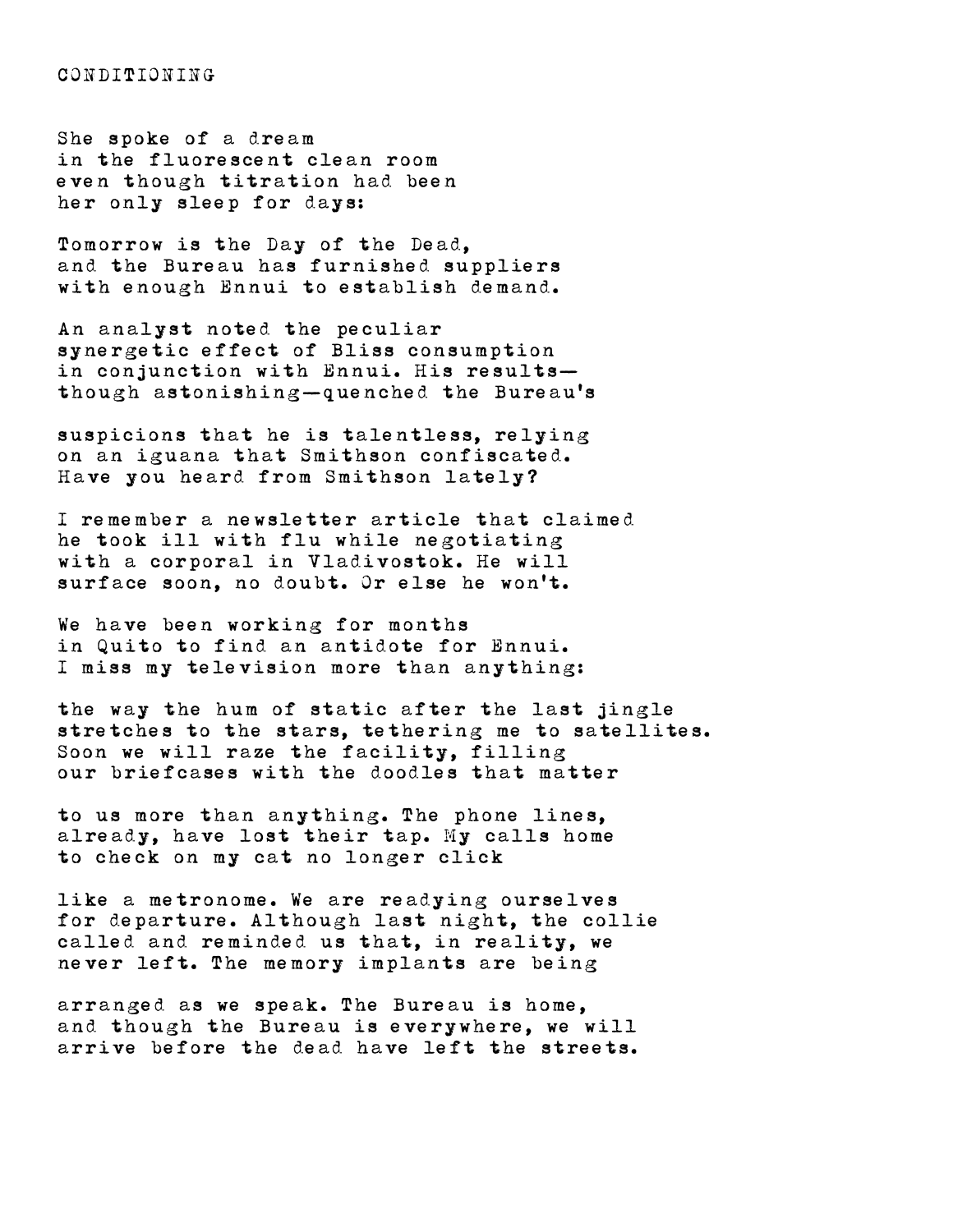INTEGRATION AND INCENSE

Lately, everyone, even Smithson, is in a prodromal state; the window washers have retired suddenly, and in the accumulating streaks, I've seen portents of forking paths.

Just this week, I received Rimbaud's memo: The word fail and its derivatives Are no longer in use: they have been Stricken from the record; Any use of such terminology Will result in remediation.

The finality of the stricture struck me as a failure unto itself, but what could I tell Rimbaud now that Smithson has lost his edge and the staff, mired in challenge, have begun to carve notches into the artificial stain, anticipating the maturation of stock plans that may or may not exist?

Lately, rumors are streaking across the sky: We're soft on crime. Rimbaud is no longer Rimbaud. Smithson has returned to the Amazon. The collie is a bitch. Alas, even the shadows no longer cool our skins. Even they burn.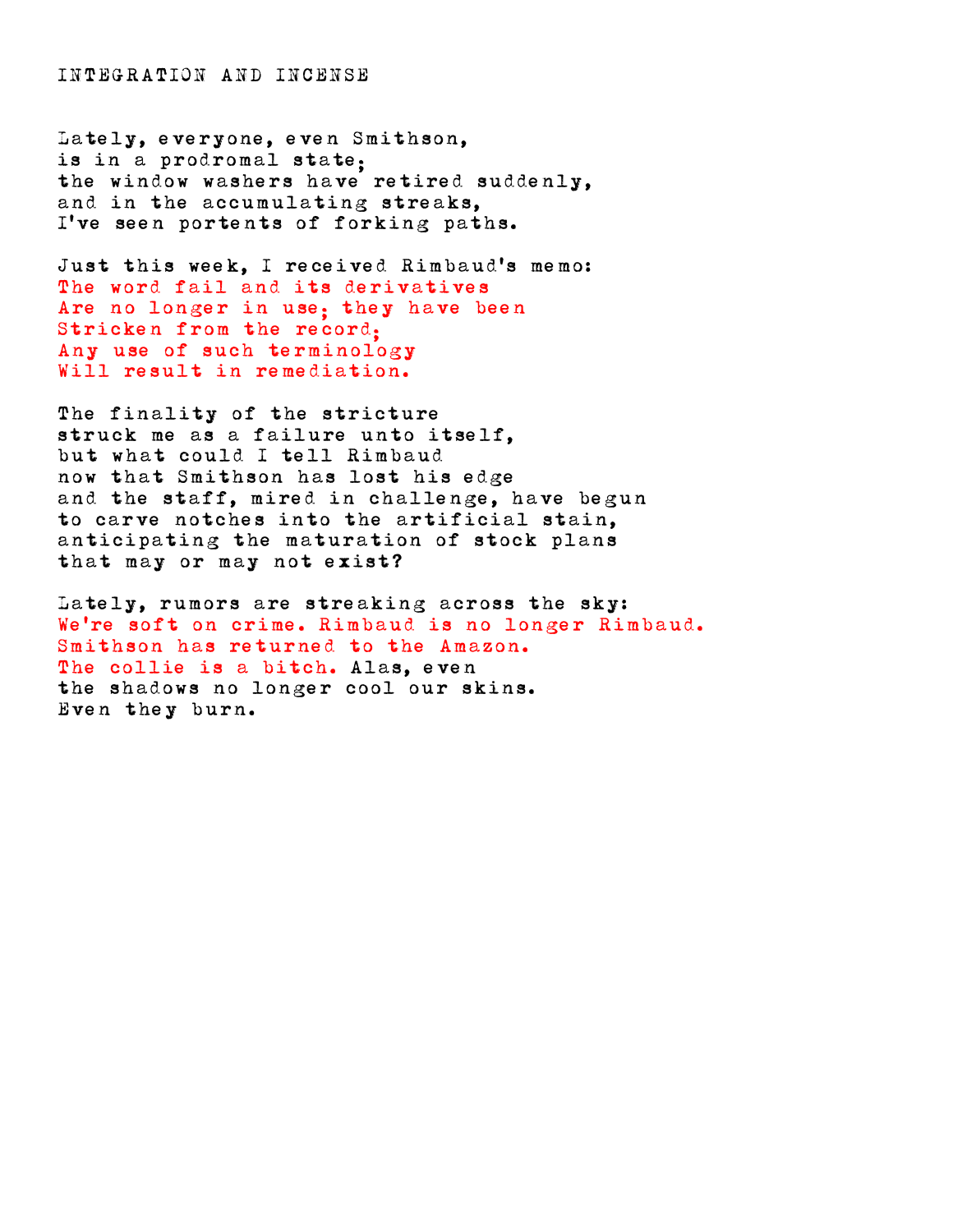SMITHSON'S MADSONG

I find myself thawed in Siberia, folding fleece towels in circles for a latchkey in heels with skin as soft as a seal's. His harsh barks cue my thoughts to Merkel

where I was raised with a rattlesnake as my only friend in a crib fashioned from hay and bedsprings in a frame of such bright things as javelina spines and bleached wolf ribs.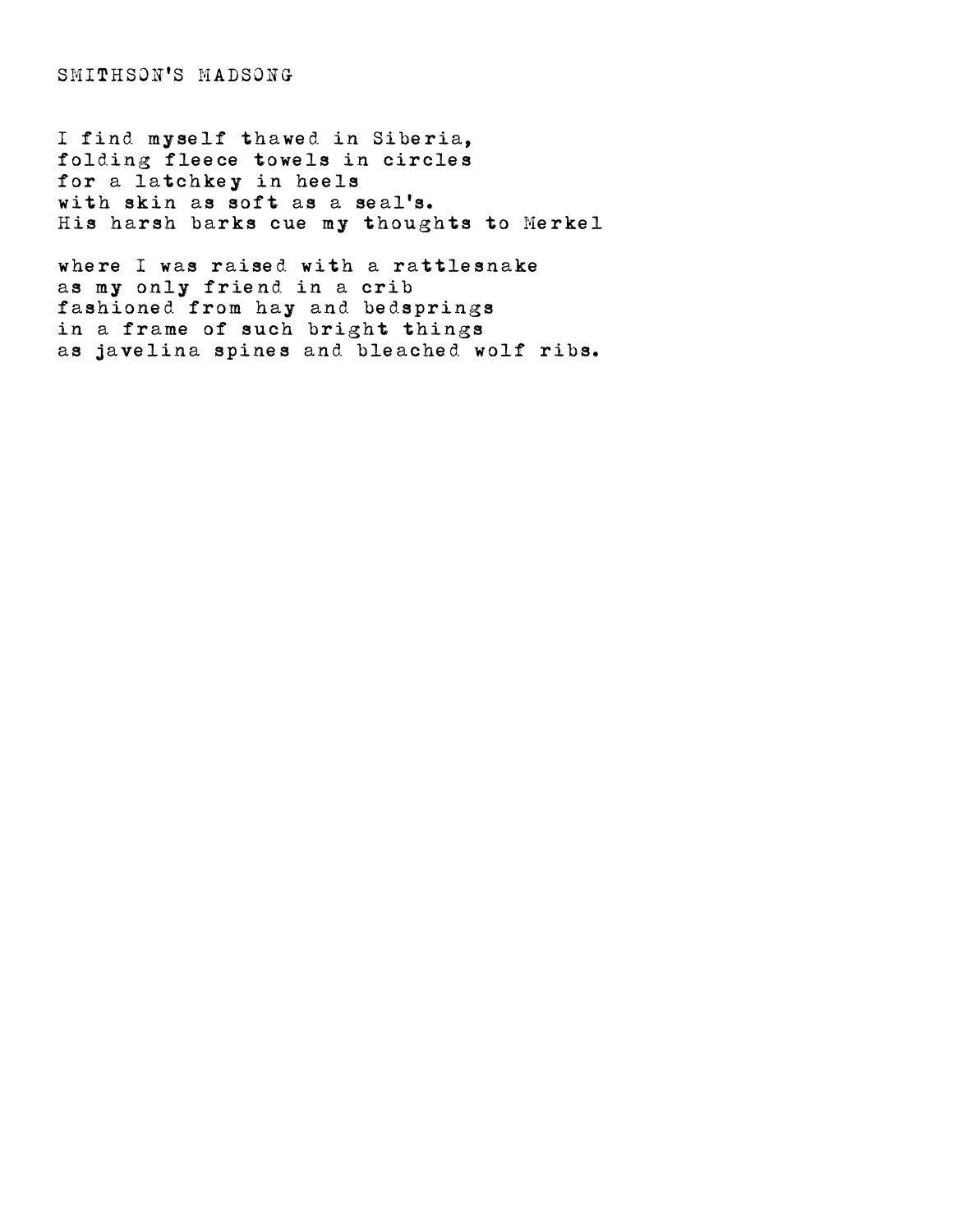MAKING TIME

In the factory where time is made, the machines clank and hiss, as steam escapes, and aluminum teeth grind against each other in unintentional grins.

Moments were the first product line: small baubles like snow globes and photographs, but soon enough, freezing wasn't nearly enough.

Research and Development moved on to chemicals that stretched and compressed the tick tock of a stopwatch, by infusing sleep, Bliss, and scotch

into pendulums, alarms, and church bells. The effect was as transient as a child, but each minute became myriad vistas where moments fluttered like light in a crystal

vase shattering on ceramic tile floors, and each second was a caesura in which whole symphonies could be composed. Despite what seemed, we were still indisposed

by coffee breaks and independent films, missing countless meetings when we saw that our time, in its seeming, was not the same seeming we had once sought.

The lads in R&D refined the process. distilling light from the sleepless dreams of lightning bugs and space from the hollows of spreadsheets and flights of split-tailed swallows.

But, for us, there was no excess at all. It had all been packed in cardboard and cellophane, then shipped on a semi to an office, a clinic, the local mall.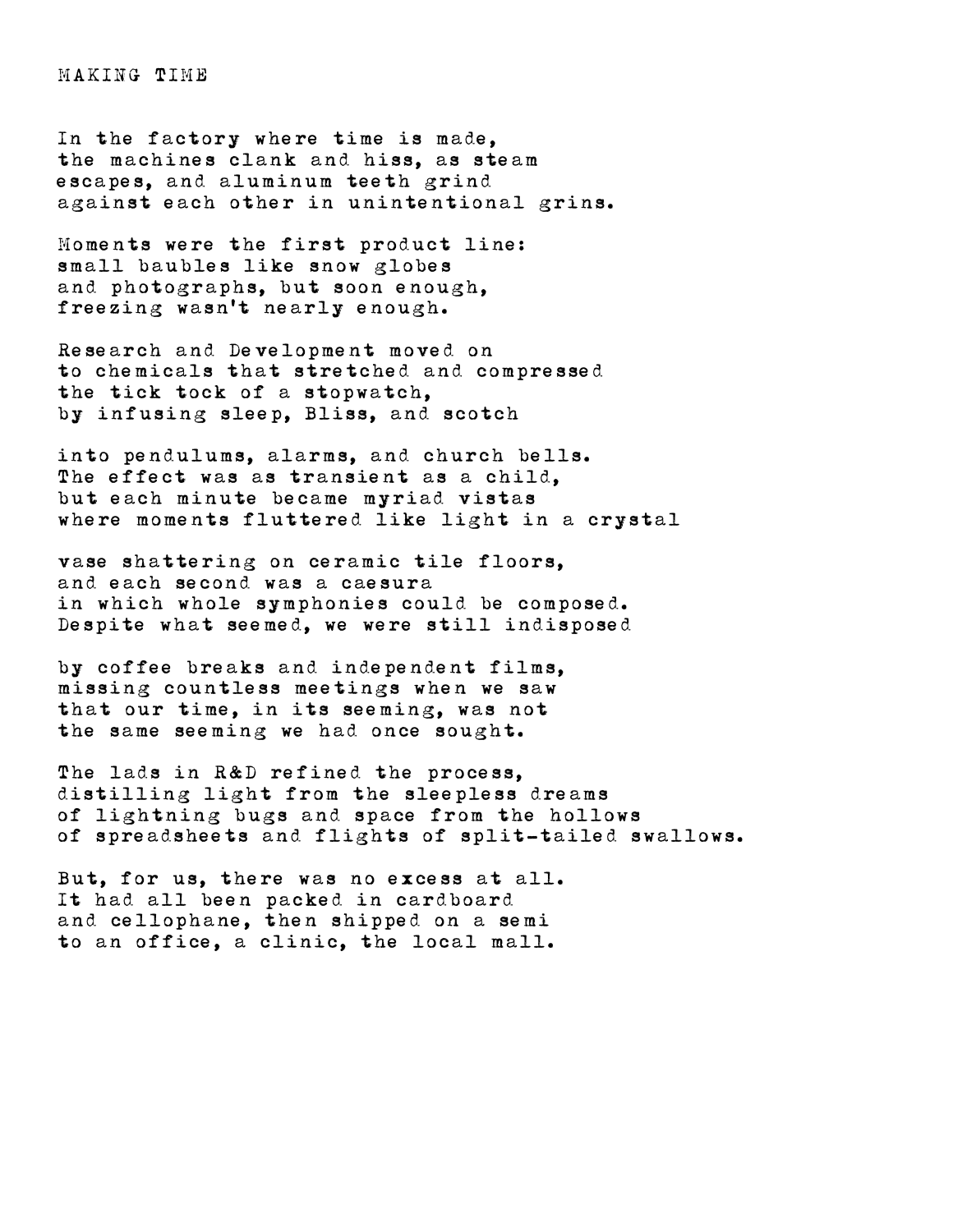AN ORDER OF MOIRA TO GO

Last February, as Newton sat beneath a breadfruit tree, he understood, at last, the machinations the Bureau expected, and tendered his first request for demotion. Although several superiors demurred, Satin adored the curve of his thigh, and now Newton outranks us all.

I do not dream of anchovies any longer; my taste buds are inchoate, and though I long for the dried texture of their flesh flaking across my tongue, that brine taste was once located in a shard of tissue the Bureau volunteered for research.

Now that we know the contours of subliminal dog and pony shows, I find myself always in love with shadows and the way they soften the pavement's light without ever blacking the slivers of glass that are ground in to prevent the slickness of snow.

I have asked the long shadow of a palm tree to follow me to Toledo, and Newton has requested a transfer to a toy company. Late at night, we convene over cocktails and whisper our plans to each other, even though we know they are listening. In the whiskey, we taste our breath as we plot our escapes, guiding ourselves by the starlight of melting ice.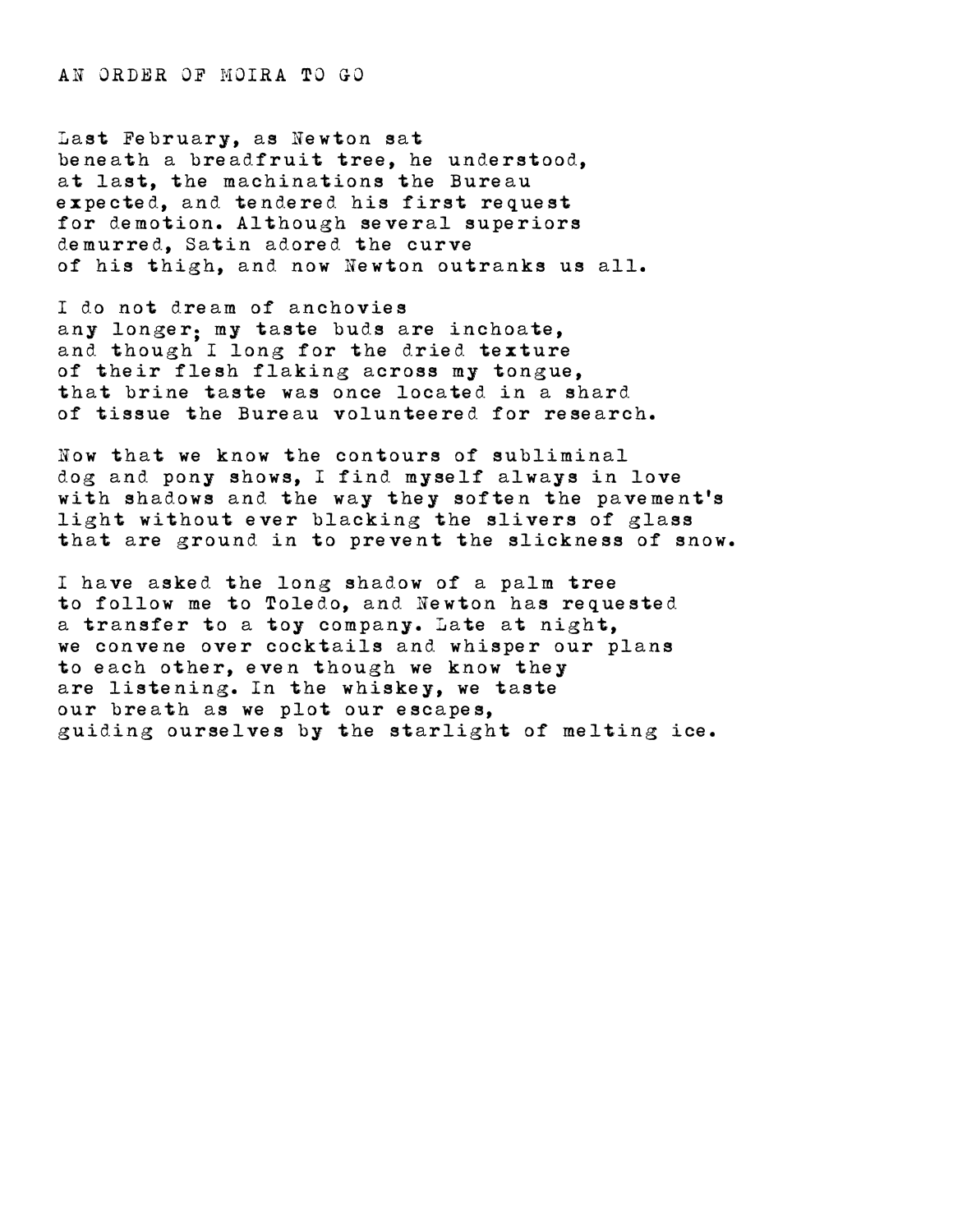The facilitator's guide has been lost. Despite his despotic efforts, Satin's entourage recovered only a single fragment that resembles what we remember:

A strategy of victimization leads to a lack of culpability...

On the conference call, Rimbaud complained from Vladivostok that several ventures would suffer languid sales and laughable costs if the training staff cannot convey the softer side of capitalism to new recruits such as the recently enhanced rabbit Newton hired to lobby legislators in Lesotho.

Several members of the board suspected something like foul play—a line drive bound for the fences, orchestrated by the collie to create vacuums in competition. I am unconvinced.

 She straddles the borderlands where whiskey bottles break on the riverbank's soot shores with nothing more than the pitch of her voice and a few gallons for the generator.

I have heard the rumors that she knows not what she does, but I am coming more and more to suspect that she has infiltrated the Bureau, fluttering about like a gypsy moth gyrating toward the inexplicable interior light of an abandoned automobile, never to find a flame.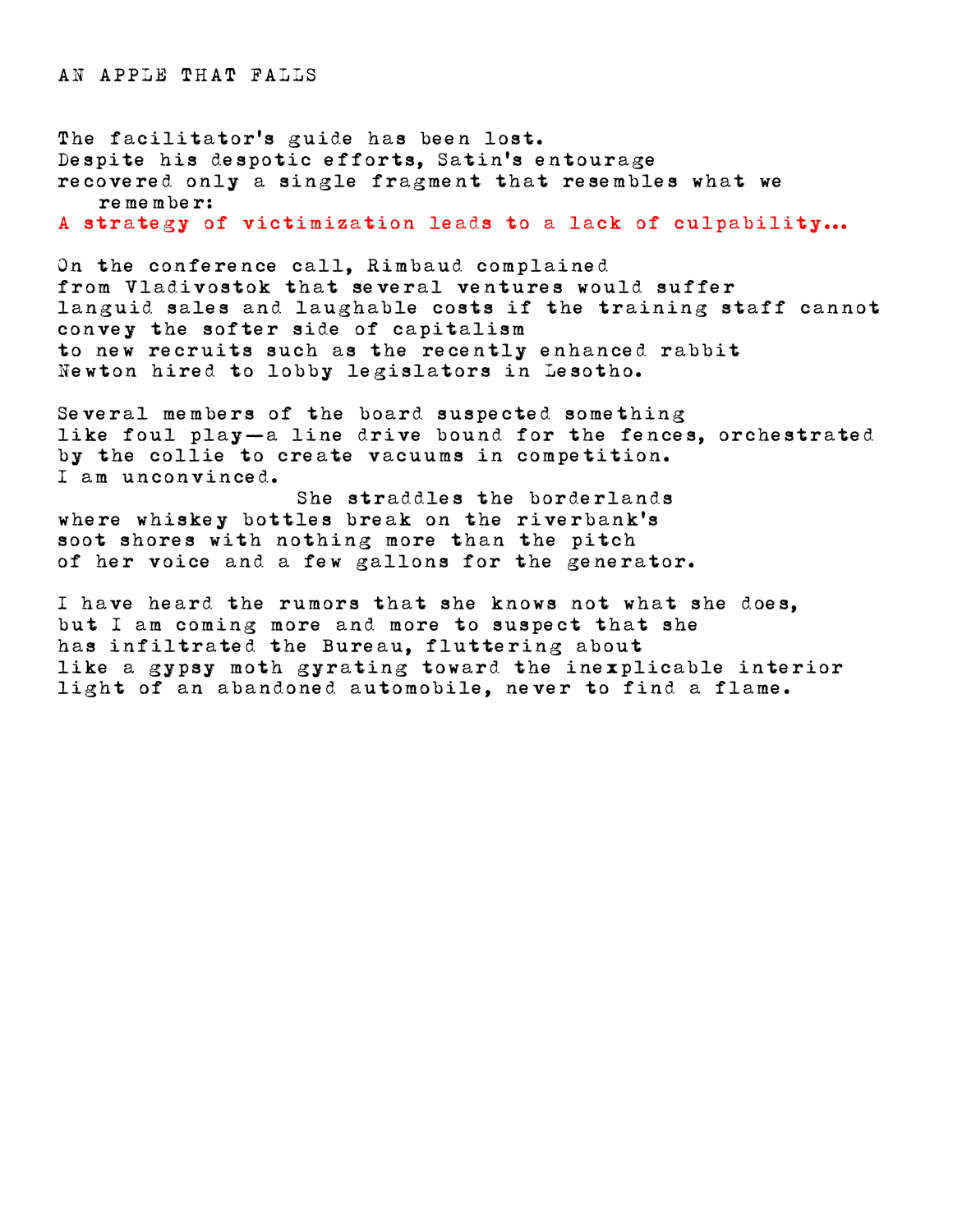A COUNTRY OF SPONGES

In trying to get started, Smithson missed the window of opportunity when it slammed shut with wind. He was weary as a winter gosling and, like a good neighbor, ready to stand up and fight for us, even if he felt something might be wrong.

The night was long like a nightgown. The lawn was overgrown. We waited to hear.

Legend has it he sought the source of our sluggishness just as a memoirist in a once-a-week business program takes scrupulous notes, only to find them useless for the inevitable test but likely to prove invaluable for some future task. When correspondence resumed,

everything was all new and of a graphic nature. We brimmed and boiled like coffee pots left too long

on a hot plate, expecting the carafes of ourselves to shatter soon, allowing us, at last, to spill forth from structures and strictures, but when he returned with a smile, unwavering as if drawn with a compass, we knew those thoughts had been nurtured into commerce.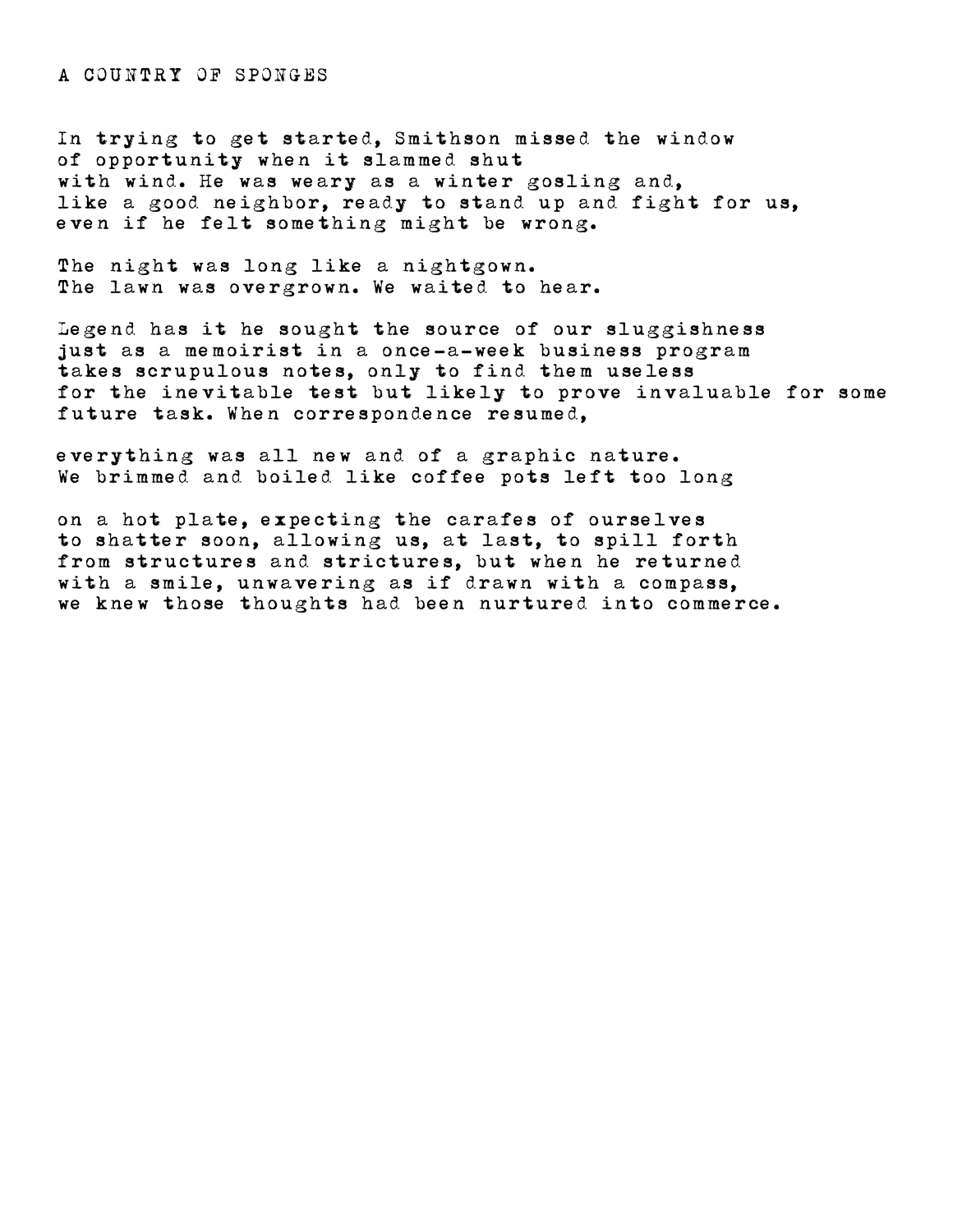A LICK AND A PROMISE

"Well, it's what they pay for that matters—all else is out of scope whether it be a conflation of marketing tactics with warfare or a bloodied hand held after a mugging on a surreptitious side street.

They will claim our provenance, ever changing, is predefined, so don't fret about the typos or the orangutans that swing from your nicotine dreams layer on the buzzwords and offer the appearance of progress before sidling up to your superiors with a box of chocolates and a bottle of rosé; let the potato chips fall where they may, whether in Quito or Sioux Falls, or you could sit by the fireside, couching your value to the Bureau in slideshows interspersed with video, or you could join us on the fringe, where your life's measure is more than the count of ice cubes in a glass of gin, more than columns of an A/R spreadsheet, more than the totality of subjects."

And so her speech began. Some stirred as if waking from a twenty-year sleep to the news their henpecked lives were suddenly spouseless, but some were nonplussed, unable to curb their expectations of promised salivation and dessert buffets. The black helicopters circled the pavilion, and Satin sent me a text: wtf? r u ok? c u @ 3.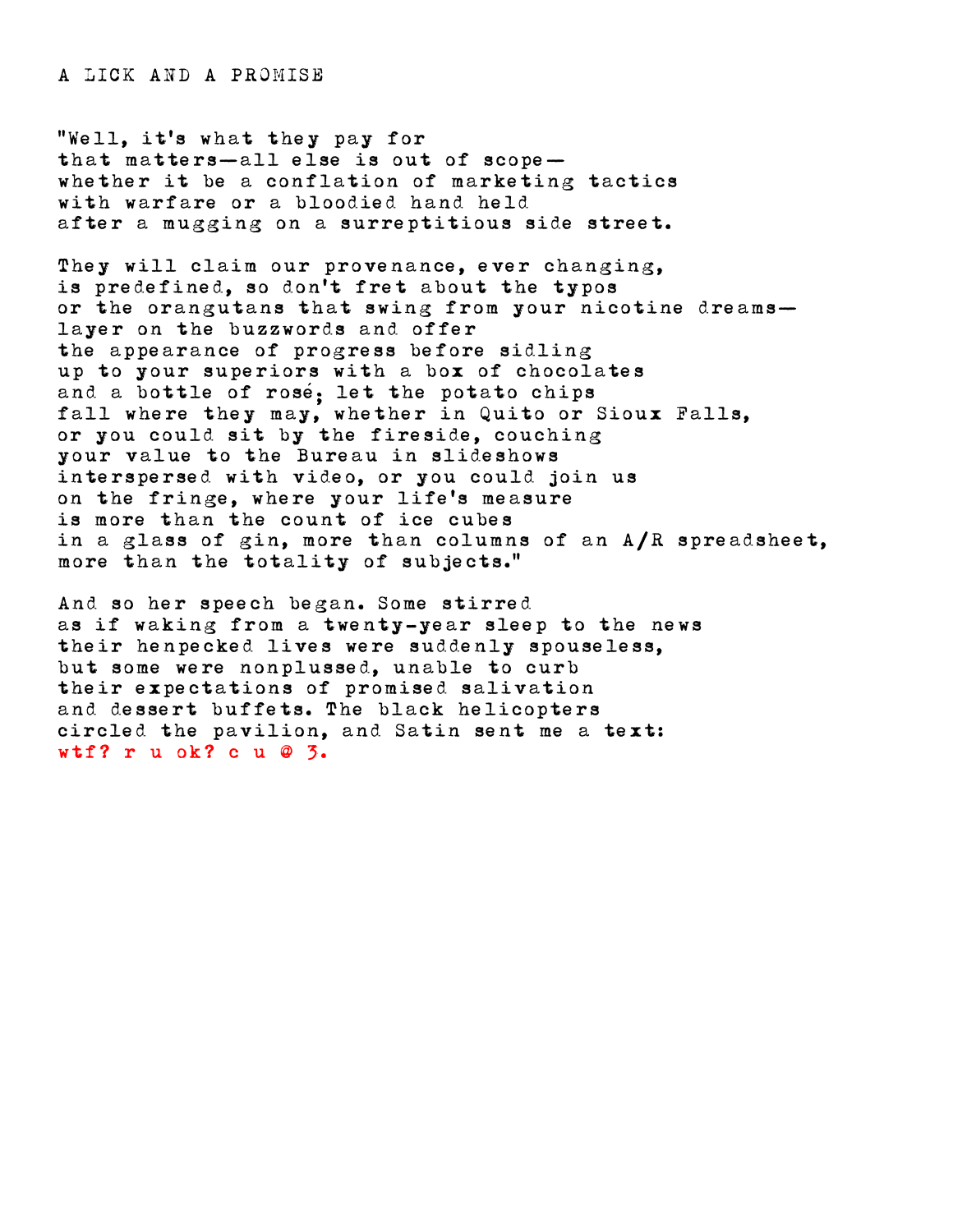SHACKLES IN THE KEY OF RED

The Bureau has placed me in a purgatory of washrooms which lack windowsills. Arctic oranges foster argument over the saturation of Kiev. Oligarchies buckle as small firms track like climbers up the trunk of the firm. The Bureau is displeased.

A dyslexic man (appointed by aphorism) misread the market close in Timbuktu; carrion lined the refuse that asphalt clings to—paper cups, crushed to the size of ragweed pollen, polished the streets. The Bureau is displeased. I have not been honest with the chair. Our office is incubate, though we wave to cameras, as if Mother were watching. The damp box is easy to escape: Mutual funds and Bureau bonds stockpile exponentially. The Bureau is displeased. Purgatory is not so bad. The Bureau is displeased. I have met Rimbaud, though neither of us can breach the language—. Like teenagers

feigning love, we demur with each advance. The Bureau is displeased. With a lighter, Rimbaud suggested this might not be hell. I pulled a cigarette from my pocket. Once in a while, I see myself in Rimbaud's eyes, the piracy having bored him. The Bureau is displeased.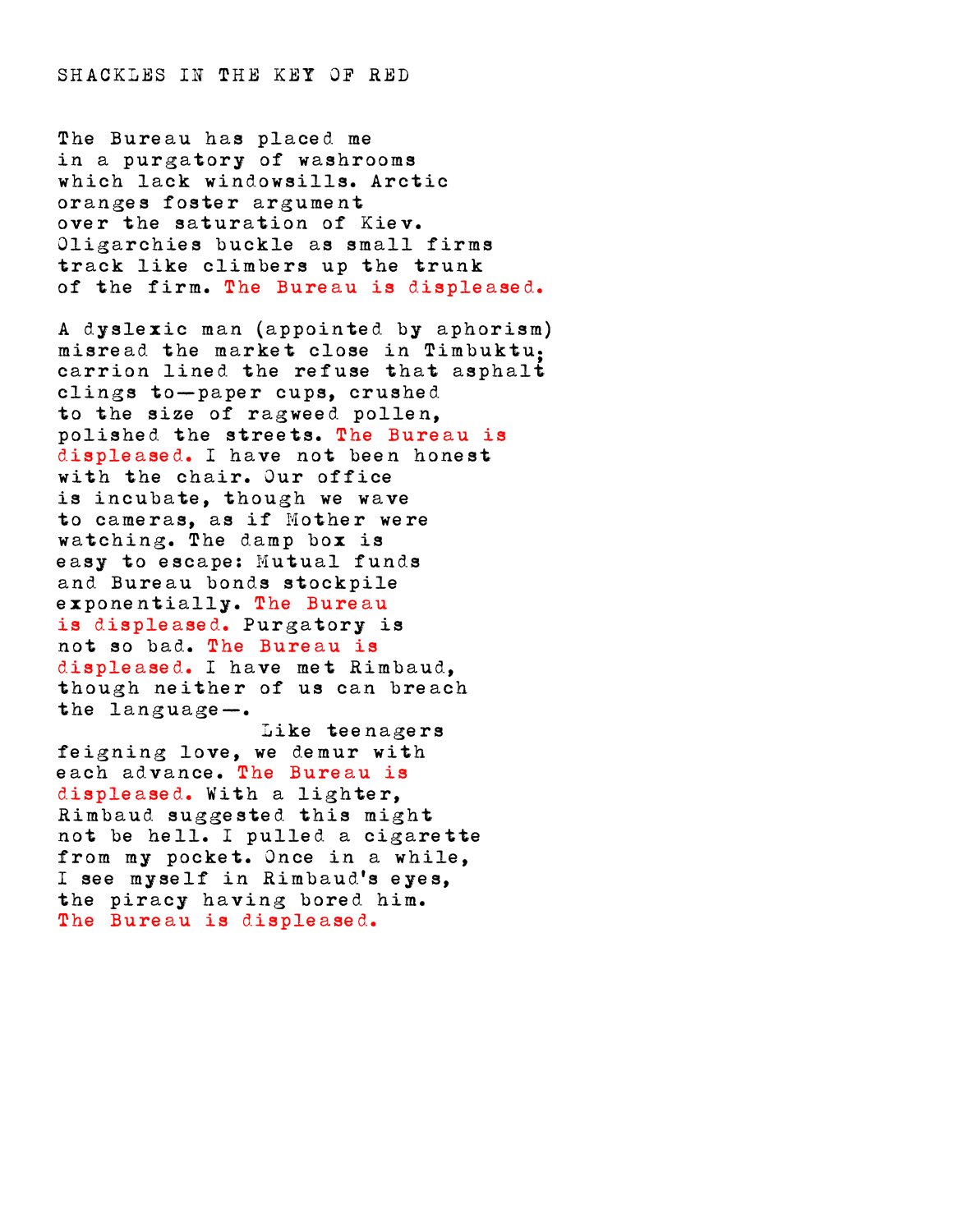IN THE BASEMENT OF THE PENAL COLONY, VERSION 2.3, RIMBAUD REMEMBERS

When the process began, An illness flowering was but An occasional fantasia whispered Between the yawning students Cursing the size of their weekly Allotment of laudanum and seven-Percent solution. The Bureau Was instrumentaliiuxumarenentsx even The ballet of poetry. Doubtless, Now you can see the allure Northern Africa had for me, For us. And then among the Wars, well after my death, An investigator in Bordeaux Noticed the correlation, synthesized The first precursor to Elizzz Ennuixxandx@antentmentxx<del>?</del>kerex The swallows and the shape of Small barn owls began to Bear more import, even, than The corpses blooming beneath A scholar's scalpel. Foxes, Tamed for fur, spotted, lightened, And we began to sense, though We still could not know, The divisibility of our genomics And, by extension, our potentiality. Everyone, even SmithsmuxxmdxSmiftx Felt the implications, like a slow Script of one's sins carved Into the small of one's back. For a while, I believed I had gills. That's when I met Marie. There was something about her. Aside from the faint glow, Aside from being dead, aside From the fact that she smiled When I called her my evil flower, Which loosened the tightness In my calves, my lower back, My ground-down jaw. Sitting with her beneath date Palms inxikex@uitoxiakkx. or beneath The steel-muffled screams InxVladivostok was a rondeau. A villanelle. I was reminded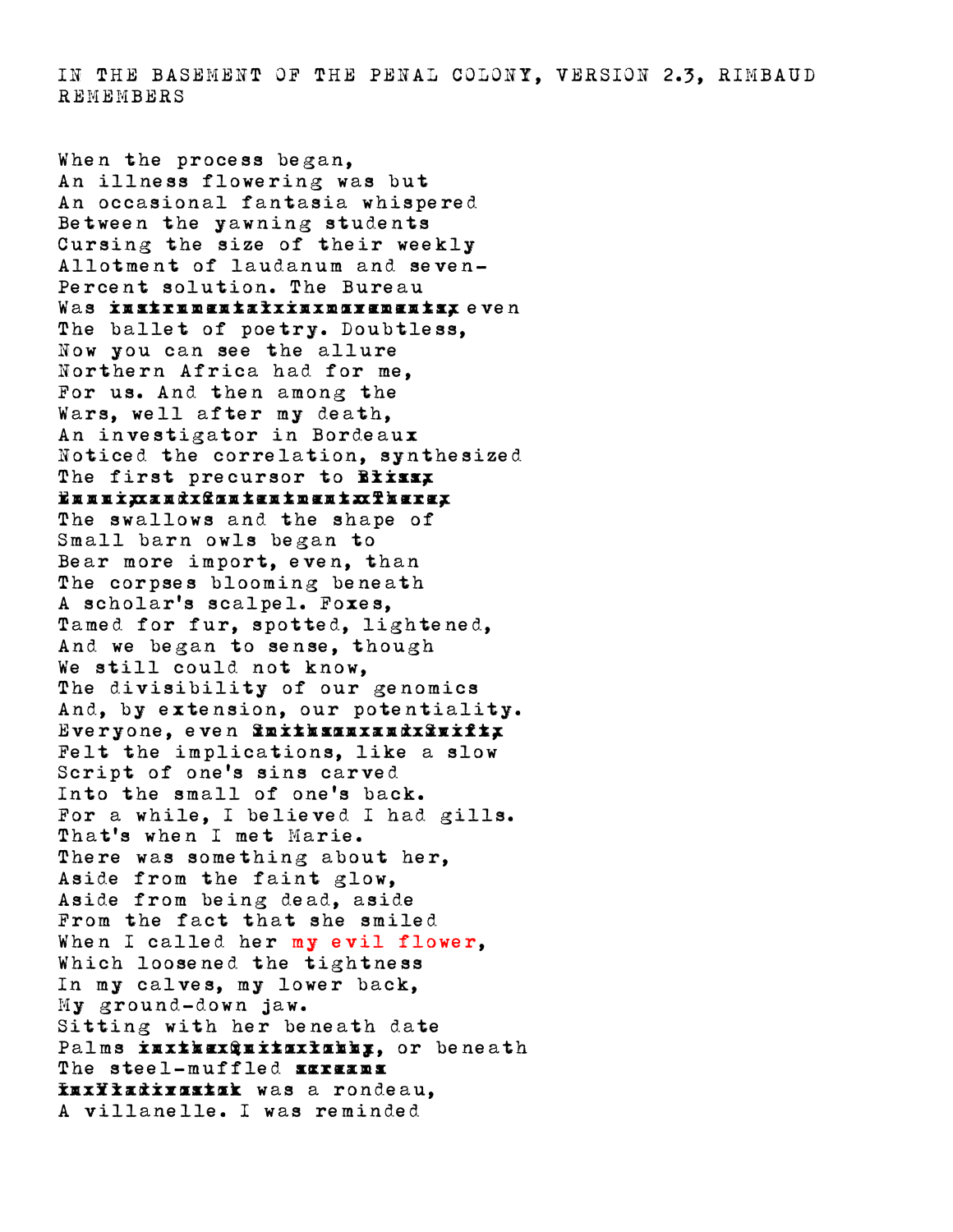Of Valéry, his hair floating, Like jellyfish tentacles Across what then seemed the Endless sea of my unshaved Chest as we slept away Afternoons with absinthe and Each other. Perhaps that was The night xxxxxxxxxxxxx The Bureau had planned and Thatxxxxxxxxxxxxx the Bureau, so it need do nothing <u>ûther xin we asked, and we asked we and a sked we and a sked we are a</u> Wexasked x forx to xexx x forest asked for Of the world, and went, deranged As Baudelaire, into the streets Shouting at the cobblestones And stained glass: Love contained In the chalice of a single body is Not hatred enough. I need more To need. And within an hour, I'd been returned to Morocco via The farm where Mother taught Me my prayers, and nothing Has been more clear to me, Though now I know: Therexis No Bureau but that which we Invent together. We let them Invent xintoxusxx derexisxuoxusedx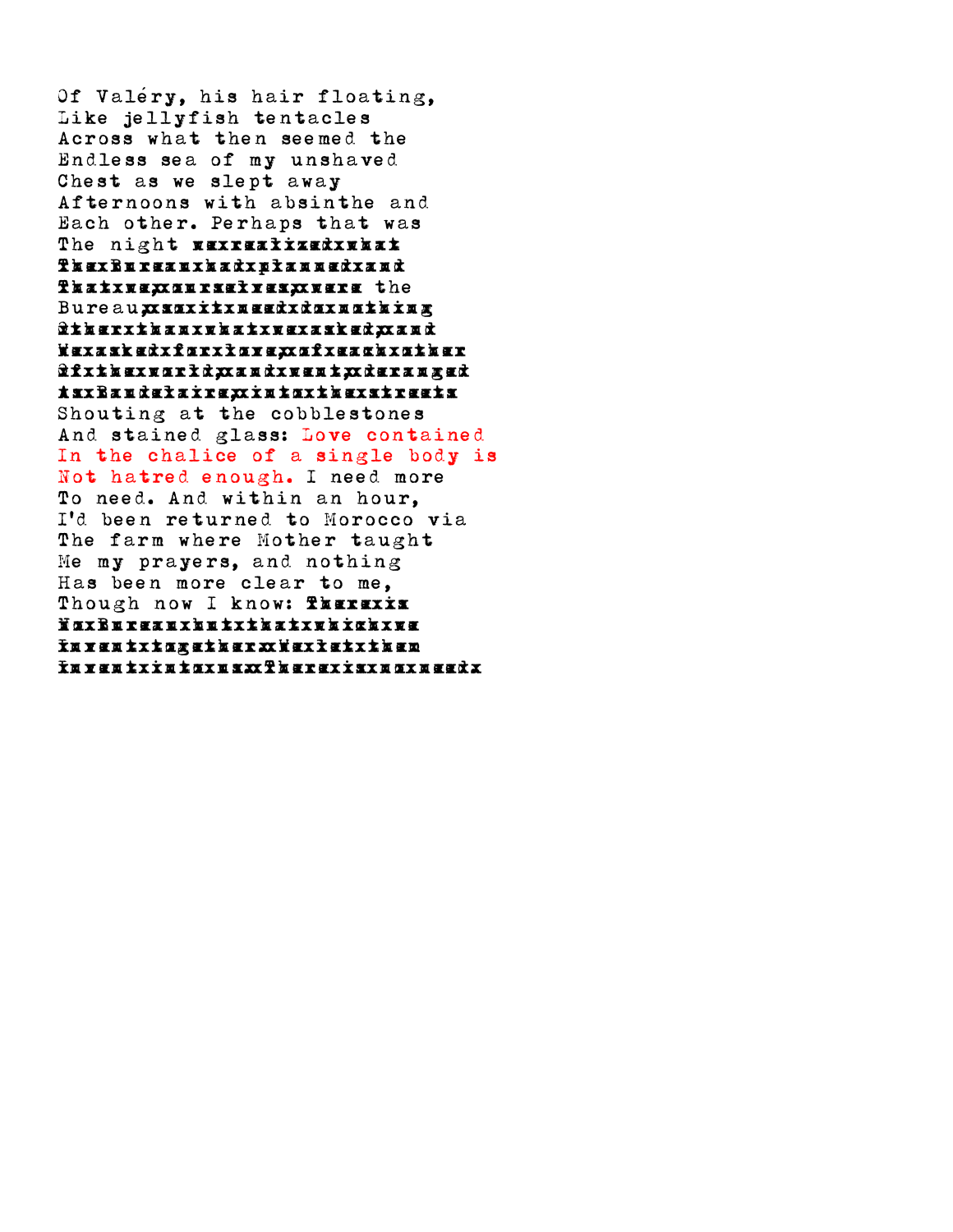After the invention afxkakitasis, I began to hate myselfx Itxuaxxuathing, at first. Aversion to the right that find the find the find the find the find the find that is attention like a Matisse orxa Handel, but nithxanguisitionx it became difficult not to despise those who allow such machinations, xthosexx hourism are axing in a to be cultivated solely for prafitxxthasexxkaxsexed the emerging structure of the Bureauxxithout resistance xx That xincluded x partfx

Rimbaud and I met in Marrakeshxxenitaxin cafés and dive bars, we whispered like lovers rapt with each other. SHEXKAX Rimbaud'sxideax Ennui was mine. Nonxit'sxiaardxtoxdelineate nherexene xxx hanna kx heaan xx haexak ber xxx ended and all her we were not thinking asxintendedx After thexPierrexingidentx we began testing: Rimbaud on Newton, myself on an Aztec iguana retrievedxafterxtimexekangedx The results were remarkable. The iguana xxxxxxxxxxxxxxxxxxxxxxxx invented calculus. tendered his demotion request. Thussix insting traveled xxxixe Dante, between realms, regardless of reality. Convergence was nearx We made preparations with hatred more devout than the loves we had known. Indeed, such hatred was love, so violent inxitsxsingularity that it ruptured space and time.

 With conditions set, resistance. I was promoted; Rimbaud dispatched to Vladivostok, where he met Curie—one of the first recruits *takenxamixafxtimex* It was beyond reckoning. I was promoted again, disappeared after ordering that Rimbaud and Curie bexreassignedxiax@uito,xxkenxVładirsztok.xxRimbaud knew aftathex memory interested the betrayal like hollow points that would haunt his remaining daysxinix next mentioned saints, xaints need martyrs, and martyrs need the marting the second text train marting text the second text s <u>xarax noved, X îxxasxa n i shedx(thoughxtruly x never mad, x n n dessxxe</u> arexaitxnadxand I am mad as I write this), xandxandxanxanxia speak when we'd placed enough rumors in Sioux Falls and in Purgatory that those, like us, whose understanding of the Bureau was most complete could doubt resistance was planned. Our resistance opened new markets in space, in time, in the structures that build the natural. We had become the Bureau.

 I am nearing my first of many deaths. Rimbaud will give up business and poems. The collie was unasing take the riter you. You'll not see this. I comfort myself thinking this for historians, but his index than a series and the series and the historic series and and line that resistance is a market x that our sins are profligate though we need in seed the notif in a single from the side the side truths we sometimes call sin, sometimes faith, sometimes art, sometimes science. We are responsible, permeable. I do not understand you x butxix lavexxan x Brenxthang haxanax x lavexare fictionsx We are lost without them. IostxuithxingnaxWexare tastx so hope maxxxatxkex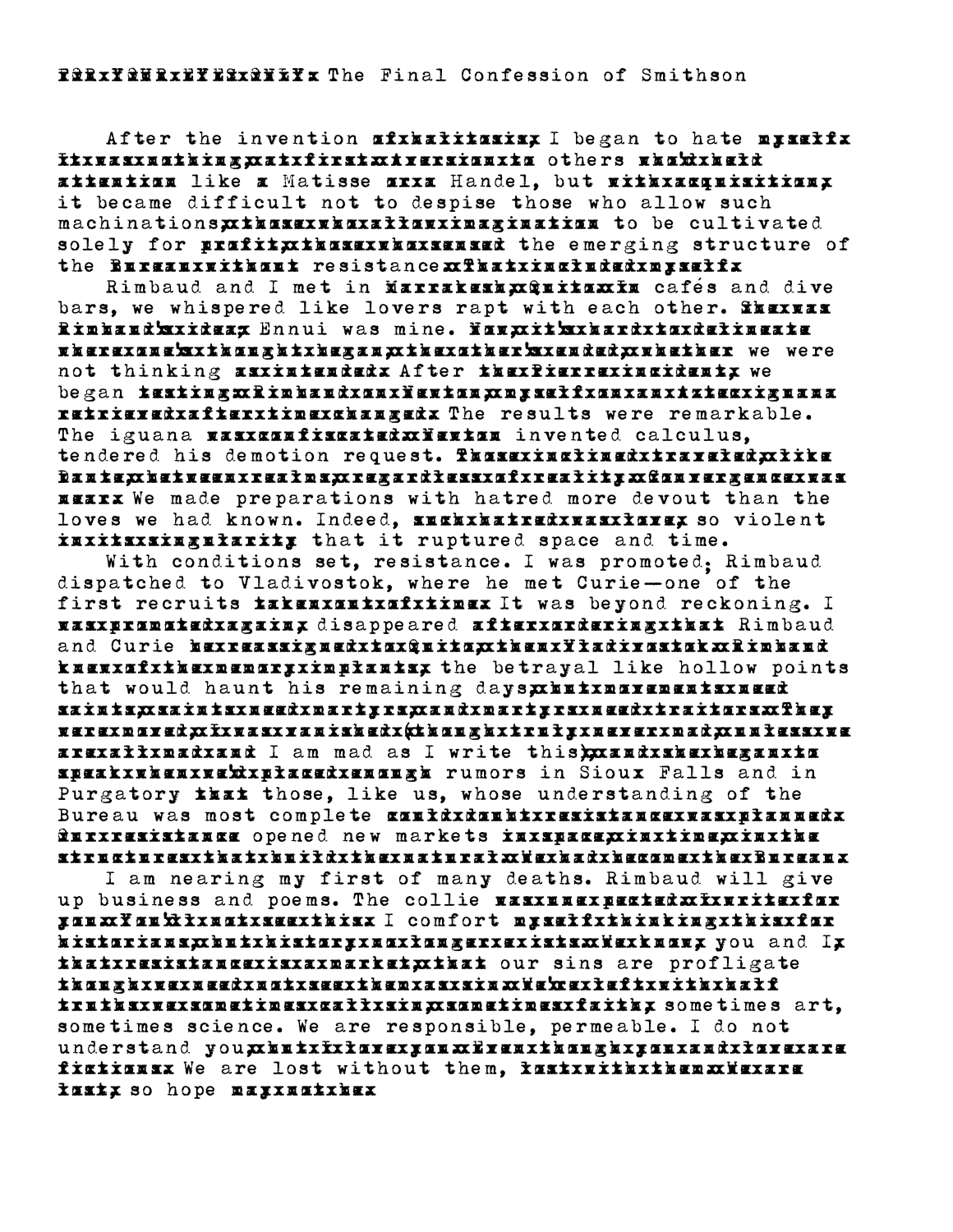After the invention of halitosis, I began to hate myself. It was nothing, at first. Aversion to others who'd held attention like a Matisse or a Handel, but with acquisition, it became difficult not to despise those who allow such mackinations,xtkosexukoxxttonximaxiaationxtoxkexextextextext solely x forx profit yx thosex x hox sen seducture and exerging x structure staf the Bureau xithontxrexistancexx ?katxinctndrexxxxxxxxxxx

RimbaudxandxfxnetxinxVarrakesk 3x &n itoxx fnxoafésxandxdire barsxxexxa isperedxtik extoxersxxxxxxxxxxxxxxxxxxxxxxxxxxxxxxx Rimbaud'srideanx'dayaixxasinexx'daxxit'sxr'axxdaxdexinexte where one's thought began, the other's ended, whether we were notxthinking xasxinaendaxx tferxthexx incrediction txx ne began testing: Rimbaud on Newton, myself on an Aztec iguana retrieved is forming andered. The results were result in the result of the results of the results of the result Therixussurarrean fiscatedrrieutaurin renteateutus, tenderedx'n isxdemotionxrequest.xx xnordiansleden.xx i dan te,x between x real n s,x regardt essxofx reality.x Convergencex vas near xx i ex made preparations xx nith x a a tred x n a ward wann the move of the set of the set of the set of loves we had known. Indeed, such hatred was love, so violent in its singularity that it ruptured space and time.

Nith conditions conditions and conditions and condition and condition was promoted in the condition was promot dispatched to Vladivostok, where he met Curie—one of the firstxrecruitsxtakenxoutxofxtinexxtxxxxxxxxxxxxxxxxxxxxxxx xaxx promoted xaxa in xx disappeared xax ferrorder in xxx disabaud x andx&nriexkexreassignedxkar@nito,xxkaenx¥tadivostok.xx&inkand knex xafxx bexpendrzy in between the between the between the between the between the between the between the b that would haunt his remaining days, but movements need saints, xaints need martyrs, and martyrs need the marting text were moved, I was vanished (though truly never mad, unless we arexał txwadxaa maxaaraxax ix write i in india i write in india and i write in and i write in the shell india speak x place when we wan we want the single rundor in Sioux Falls and the single state of the single state of Purgatory xikat those us, in the those us, whose uses that the those us, which the those uses that the the the Bureauxxaaxwastxaan pletexaau dixdau btxrexixtaaaxxaaxaa planned.x Our resistance opened new markets in space, in time, in the structures that build the natural. We had become the Bureau.

 I am nearing my first of many deaths. Rimbaud will give n pr'n prins and poems. In the collist was unexpected wat the collist for the collist for the collist for the c you. You'll not see this. I comfort myself thinking this for historians, but history no longer exists. We have a served to but the served of the served of the served of th that resistance is a market, that our sins are profligate though xero we need them xxxxxxxxxxxxxxxxxxxxxxx truths we sometimes call sin, sometimes faith, sometimes art, sometinesxisa sensiblis science. I do not responsible xx fronn at understand you, but I love you. Even though you and love are fictions. We are lost without them, lost with them. We are lost, so hope may not be.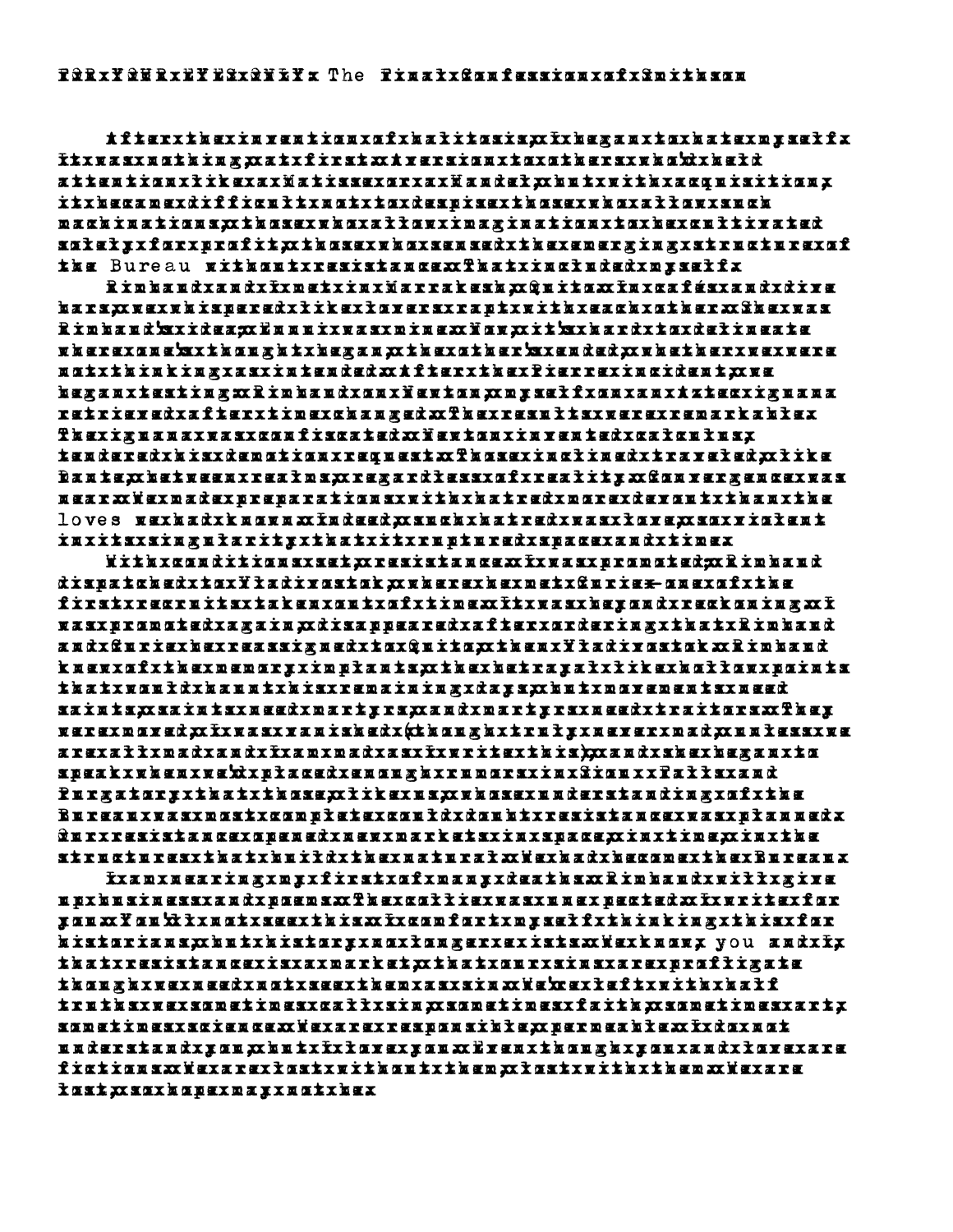## NOTES

The Bureau and its machinations are fiction. If there are resemblances to real events or actual personages, it is purely coincidental except when clearly referential. The historical personages re-imagined here have not given their permission because they are not able. If government or corporate entities behave in manners reminiscent of the Bureau, xxxxxxxxxxxxx thosexem tritress.

Some of the titles and lines of some of these poems allude to lines within other poems. The author has forgotten most of these allusions and suspects it wise not to detail those which he seems to remember. He may have been selected for memory implants.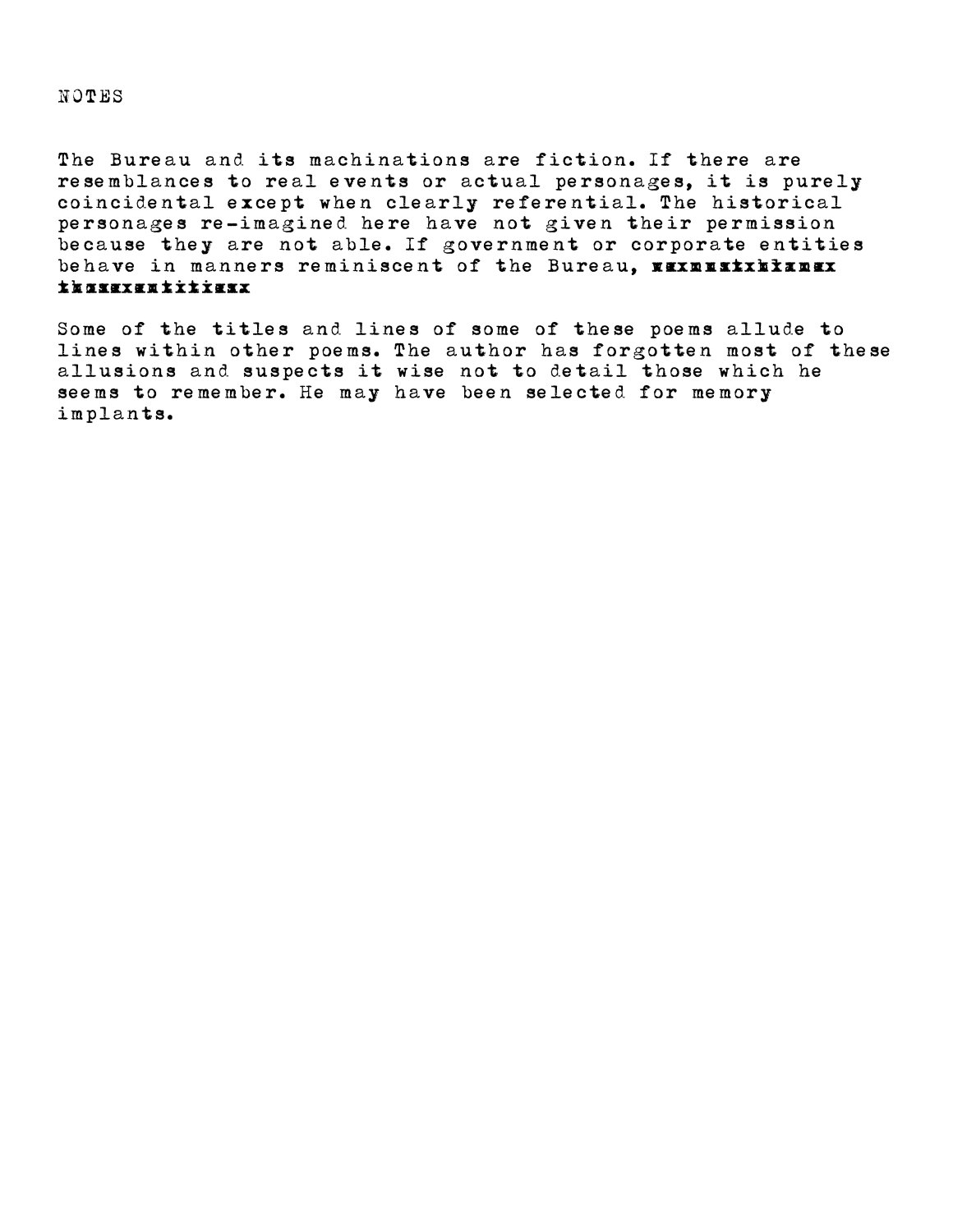The author wishes to express deep appreciation for the editors of Menacing Hedge for first exposing the Bureau with the previous publication of "Orientation (Oil at Midnight)," "Lullaby Her Wanton Will," "The File Cabinet," "As Handsome as a Sewing Machine," and "Taste Ferments"; to the editors of apt for chronicling the development of Bliss with the first publishing of "Making Time"; to Steam Ticket and their editorial team for the invaluable insight into Smithson's pathologies with the previous publication of "Smithson's Madsong"; to the editors of Really System for giving Rimbaud the chance to speak again by publishing "In the Basement of the Penal Colony, Version 2.3, Rimbaud Remembers"; to the editors of decomP magazinE for exposing the Bureau's truly global reach by first publishing "The Clinical Trials" and "The Stranger"; and to the editor of Redactions for reminding us through the publication of "Scheduling" that, though it may be but a sliver, love is still possible—even in the Bureau. The author will not mention names, but these editors know who they are and that the Bureau would not be what it is today without the support of small magazines, both in print and online.

The author treasures Matt Egan and Michelle Kay for reading these poems in their "prodromal state." The author also thanks a number of his teachers over the years, for no ideological state apparatus is possible without teachers. In particular, the author would like to acknowledge Jim Daniels, Joanie Mackowski, and Don Bogen. As readers and listeners, these poet-teachers offered encouragement for this project, in spite of its inherent risks. Additionally, the author extends his thanks to a number of peers at a certain Midwestern university, including Matt McBride and Ruth Williams. They thought these poems the bee's knees before anyone else had heard much more than rumors about the Bureau.

The author is grateful to everyone at Sundress Publications, particularly Erin Elizabeth Smith for her suspiciously prescient vision and T.A. Noonan for editorial and design skills so keen, they could be deemed revolutionary—if she is not careful.

Last but not least, the author wishes to thank the Bureau and point out to the Bureau that none of the previously mentioned teachers, editors, and friends of the author should be deemed culpable in any way, shape, or form. Nor, the author believes, should the author.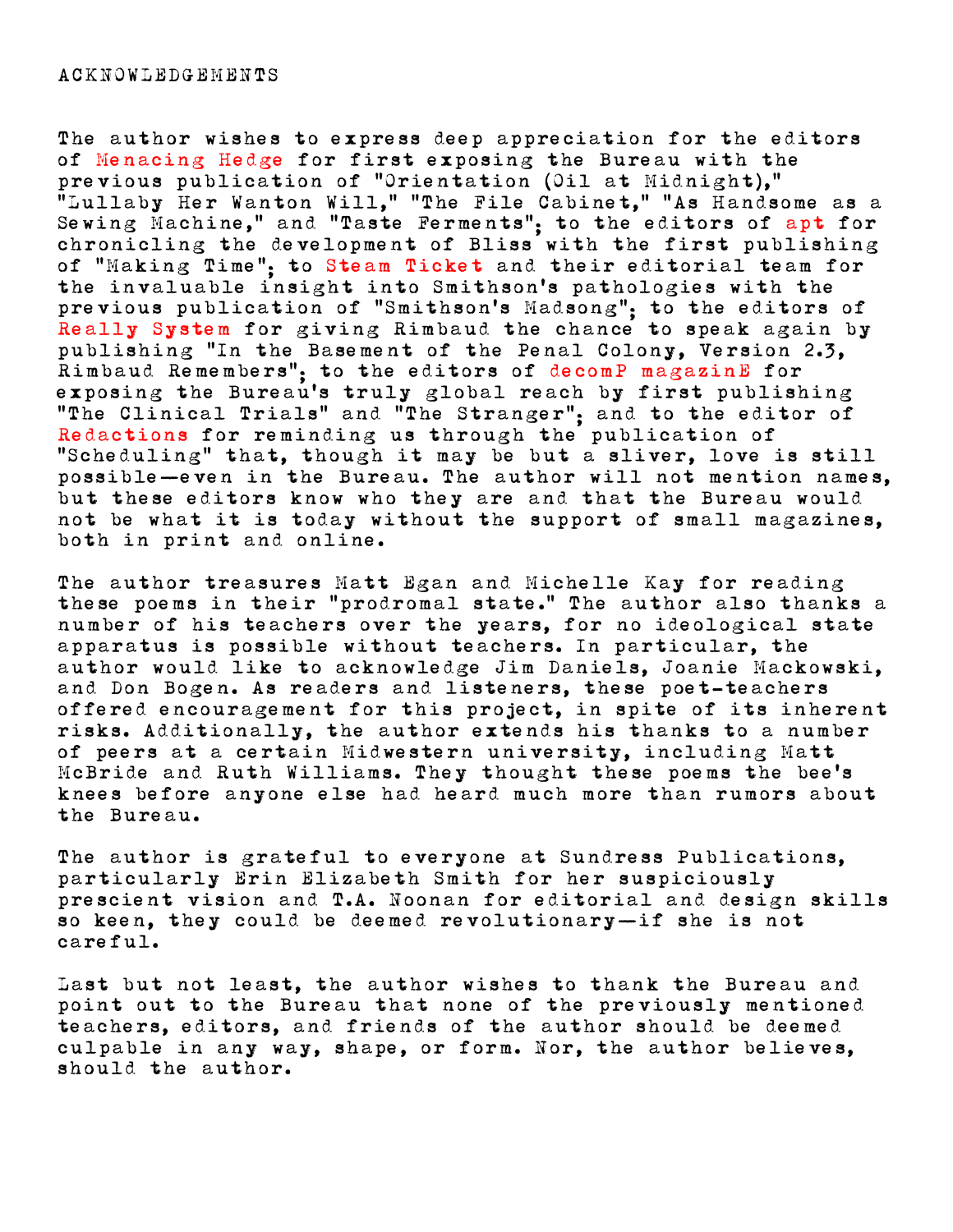Les Kay is the author of Badass, forthcoming from Lucky Bastard Press in 2015. He holds a PhD with a focus in Creative Writing from the University of Cincinnati and an MFA from the University of Miami, where he was a James Michener Fellow. After he survived the dot-com boom of the early 2000s, his poetry appeared widely in journals such as The White Review, South Dakota Review, Southern Humanities Review, Sugar House Review, Whiskey Island, Redactions, and PANK. The two may be related. He is also an Associate Editor for Stirring: A Literary Collection. He currently lives in Cincinnati, where he teaches writing, cares for three very small dogs, and contemplates the distribution of systemic power and misinformation. The Bureau loves him.